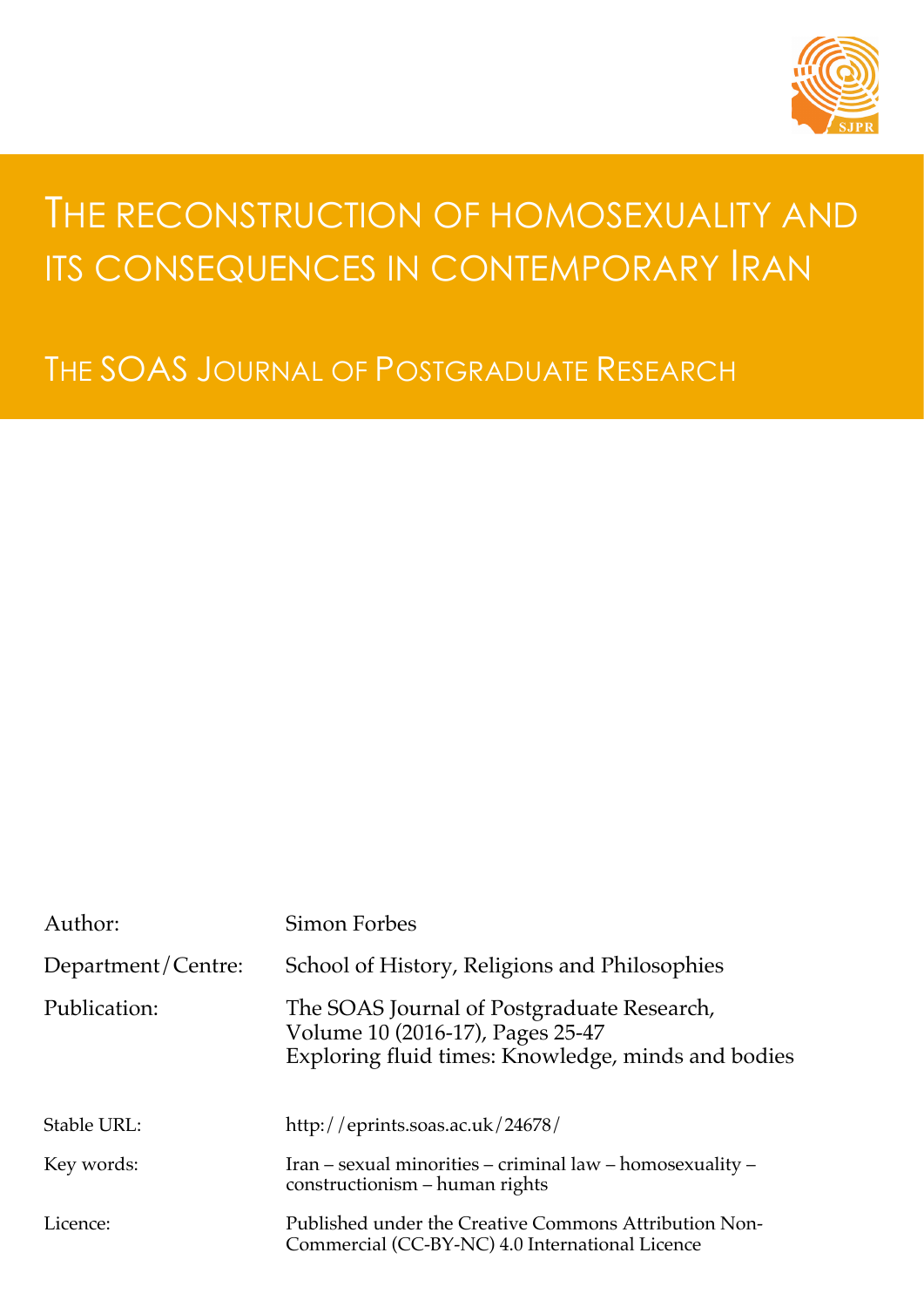

## THE RECONSTRUCTION OF HOMOSEXUALITY AND ITS CONSEQUENCES IN CONTEMPORARY IRAN

Simon Forbes 553863@soas.ac.uk School of History, Religions and Philosophies

## **ABSTRACT**

There has been a substantial increase in recent years in studies on the condition of sexual minorities in Iran, whereas until about 12 years ago this was a somewhat neglected area. However, the focus of such studies has been on identity issues. By contrast, the purpose of this article is to focus on the objectification of such minorities by the authorities and the way they deal with them. This includes the likely impact of recent changes in the criminal law relating to homosexual conduct in Iran. The focus will be on homosexuality rather than transgender issues from 2000 onwards. Sources used include recent reports by human rights organisations, Iran's penal code and articles in the official and semi-official press in Iran.

I argue that the regime in Iran has adopted a hybrid of 'pre-modern' and 'modern' ideas and methods in dealing with 'homosexuality', with a shift towards more 'modern' methods in more recent years. 'Homosexuality' is being reconstructed in Iran and the previous distinctions between mental orientation and physical actions have become blurred.

This article has relevance to historical debates on constructionism. Moreover, it has practical impact as it is relevant to the raising of human rights issues, not only inside Iran, but also in other countries with relevance to Iranian refugees. The latter issue is particularly pertinent at the present time given Trump's attempt to ban all Iranians from entering the USA and anti-immigrant campaigns and policies in other countries, including the UK.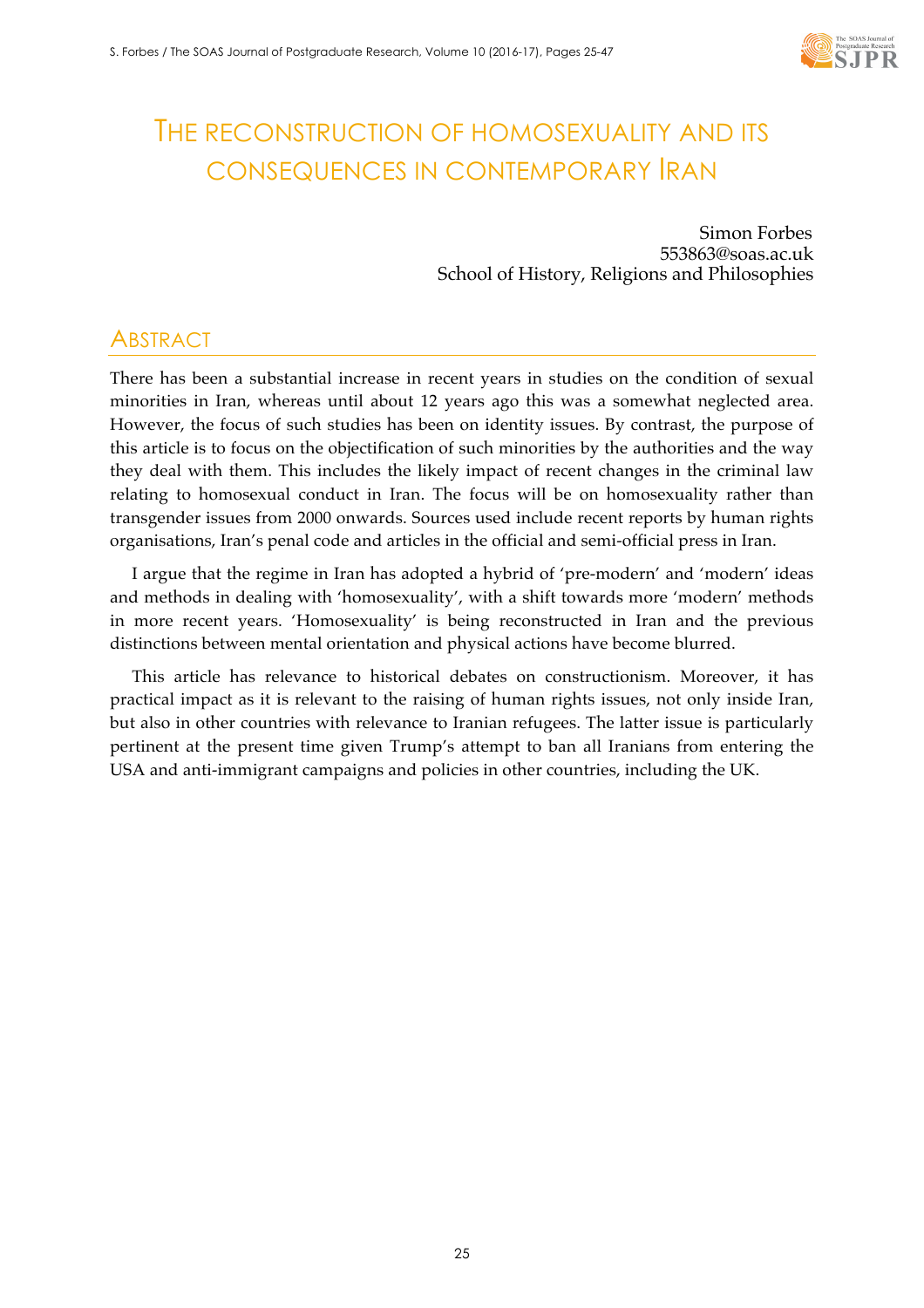

## **INTRODUCTION**

There have been a number of academic studies on sexual minorities in Iran in recent years. The focus of such studies tends to be the question of identity and how individuals see themselves.1 Afsaneh Najmabadi also looks in detail at official views of sexual minorities with strong emphasis on transgender people.<sup>2</sup> However, there is little research by academics on the treatment of sexual minorities by the Iranian criminal justice system, and where undertaken there are often major misunderstandings. For instance, Bucar and Shirazi suggest that cases involving consensual homosexuality are not likely to be tried in Iran because the burden of proof is so high.<sup>3</sup> They disregard the most common form of proof for serious sexual offences, which is the same for non-consensual offences, as in Iran they are different forms of the same crime. They also make no reference to the new penal code, which was available at the time of publishing their work. Moreover, they rely heavily on Sunni sources, which are not accepted as authoritative in predominantly Shi'a Iran.<sup>4</sup> There is clearly scope for further work on this subject.

Janet Afary makes brief reference to the policing of homosexuality in Iran.<sup>5</sup> She argues that the current regime in Iran is not 'countermodern' and that Foucault's theories on the 'technologies of power' such as systems of surveillance can help us to understand the way power works in the current regime as much as during the preceding government. <sup>6</sup> Darius Rejali makes a similar argument in his work on torture in Iran with regard to the emergence of 'modern' Iranian penal practices in the course of the  $20<sup>th</sup>$  century, which carried on even though some 'pre-modern' forms of punishment were reintroduced after the fall of the last

<sup>1</sup> Janet Afary, *Sexual politics in modern Iran* (Cambridge: Cambridge University Press, 2009), 351-358; Pardis Mahdavi, Questioning the global gays(ze): constructions of sexual identities in post-revolution Iran' in *Social Identities* 8, No 2, (March 2012), 223-227; Katarczyna Korycki and Abouzar Nasirzadeh "Desire recast the production of gay identity in Iran" in *Journal of Gender Studies* 25, No. 1 (2016), 150-65; Ahmad Karimi 'Iranian homosexuals; social identity formation and the question of femininity' in *Culture & Psychology* 22, No. 2 (2016), 296-313; Ahmad Karimi, "Hamjensgara belongs to family; exclusion and inclusion of male homosexuality in relation to family structure in Iran" in *Identities: Global studies in culture and power* (2017), available at http://dx.doi.org/10.1080/1070289X.2017.1286921 [accessed 20 February 2017].

<sup>2</sup> Afsaneh Najmabadi, *Professing selves: Transsexuality and same-sex desire in contemporary Iran* (Durham and London: Dukes Press Ltd, 2014).

<sup>&</sup>lt;sup>3</sup> Elizabeth M Bucar and Faegheh Shirazi, "The 'invention' of lesbian acts in Iran: Interpretative moves, hidden assumptions, and emerging categories of sexuality" in *Journal of Lesbian Studies* 16, No. 4, (2012), 418. I discuss this form known as the 'knowledge of the judge' rule below.

<sup>4</sup> Bucar and Shirazi, *Lesbian acts*, 422, 424-425, 427-428.

<sup>5</sup> Afary, *Sexual politics,* 358-359.

<sup>6</sup> Afary, *Sexual politics,* 267; Michel Foucault, *Surveiller et punir: Naissance de la prison* (Paris: Gallimard, 1975), 30- 32. Please see Bibliography for translations of non-English titles.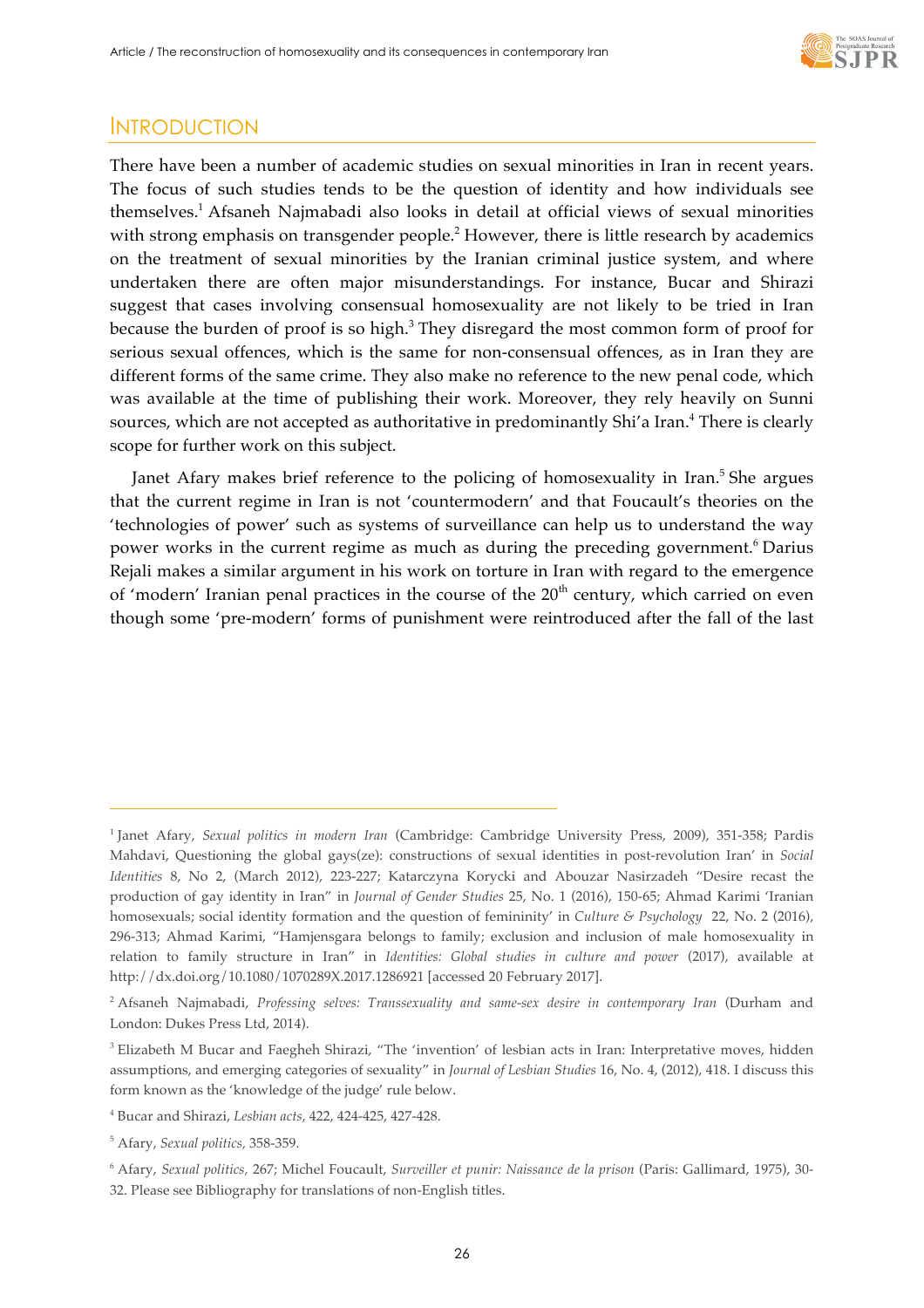

Shah in 1979.<sup>7</sup> Foucault described such 'pre-modern' punishments as *supplice*, including torture, corporal punishments and public forms of execution calculated to inflict pain.8 Somewhat earlier than in Iran, in France by the 19th century *supplice* upon the body gave way to 'modern' practices, which were more hidden and more scientific and aimed to reshape the mind with less emphasis on bodily punishment.<sup>9</sup> Parallel with this argument was Foucault's description of the 'sodomite' as a *relaps.* This indicates an offender who had proved himself impenitent by repeating his offence, thus becoming liable to capital punishment and no more than the subject of a juridical process.<sup>10</sup> However, from the late 19th century the *homosexuel* became an *espéce* (species) who was then objectified and pathologised and subjected to medical and psychiatric examinations and investigations.<sup>11</sup> Similar constructionist views have been expressed by others, with David Greenberg, for example, also postulating that the 'medicalisation' of 'homosexuality' took place towards the end of the 19th century.<sup>12</sup> I agree that there is a great deal of truth in this. However, I argue that the regime in Iran has developed a hybrid of 'pre-modern' *supplice* and more 'modern' and 'scientific' approaches to homosexuality and its punishment in combination, although as we shall see there may be a shift to a more 'modern' approach in recent years.

Using that central argument, the purpose of this article is to examine the official views and legislation on sexual minorities in Iran and how this impacts the lives of individuals either through punishment or medical treatment. To that end, key questions explored in this article include: How does medical knowledge contribute to control the bodies and minds of sexual minorities? How far are there any 'premodern' and 'modern' elements in the theory and operation of punishment of the body for same sex behaviour? How far have recent changes in the law impacted on cases?

I commenced research on this topic in 2005 and 2006 because I discovered that immigration departments in many countries, including the UK and the Netherlands, poured cold water on the suggestion that sexual minorities were persecuted in Iran or put in danger

<sup>7</sup> Darius M Rejali, *Torture and modernity: Self, society and state in modern Iran* (Boulder: Westview Press, 1994) 121- 122. For clarity I draw on Iranian historians in using the terms 'modern' and 'pre-modern' to refer roughly to the periods of Iranian history before and after the Constitutional Revolution of 1906 whereas Foucault uses the term 'modern' to refer roughly to the period since the late 18<sup>th</sup> century in France and Britain. Although some of Foucault's claims may be open to question I agree that the term 'modern' signifies qualitative changes in a number of fields including scientific discourse, sexuality and penal practices and that 'more modern' does not necessarily mean kinder or less repressive. Afary, *Sexual politics,* 19ff, 111ff; Rejali, *Torture;* Foucault, *Surveiller et punir*, 14-15; Foucault, *Les mots et les choses: Une archéologie des sciences humaines* (Paris: Gallimard, 1966), 229, 238- 39, 315.

<sup>8</sup> Foucault, *Surveiller et punir,* 42-44. In the current Iranian context this includes such punishments as stoning, short drop hanging and whipping. Rejali, *Torture*, 121.

<sup>9</sup> Foucault, *Surveiller et punir*, 17-18, 24.

<sup>10</sup> Michel Foucault, *Histoire de la sexualité: La volonté de savoir* (Paris : Gallimard 1976), 59. The *relaps* rule also applied to witchcraft and heresy with which sodomy was associated. Lynne Huffer, *Mad for Foucault: Rethinking the foundations of queer theory* (New York: Columbia University Press, 2010), 73; Brian P. Levack, *The witch-hunt in early modern Europe* (New York and London: Routledge, 2013) 52, 93-94.

<sup>11</sup> Foucault, *La Volonté de savoir*, 59-62.

<sup>&</sup>lt;sup>12</sup> David Greenberg, *The construction of homosexuality* (Chicago and London: University of Chicago Press, 1988), 397-433.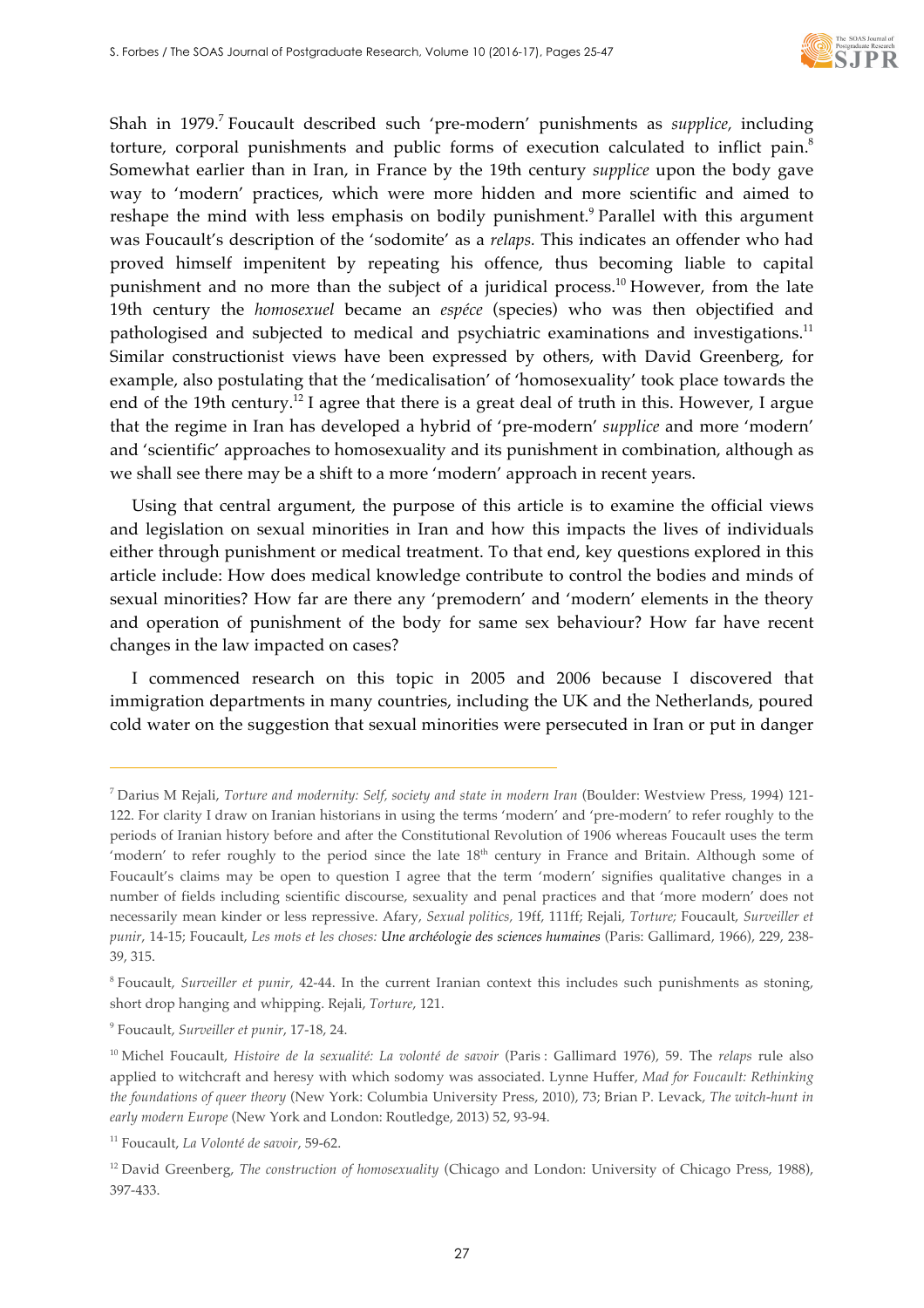

if repatriated.<sup>13</sup> Reliable sources to counter such claims were very thin indeed. Fortunately, there are now many well-documented reports by human rights organisations that can be drawn upon to support such cases.<sup>14</sup> However, these are largely neglected in academic studies so I intend to use them as key primary sources in this article. In spite of improvements in recent years, the situation has become critical again with Trump's ban on Iranian refugees, resulting in many Iranians who had been granted refugee status becoming trapped in transit in Turkey.15

There is not enough space here to do full justice to the subject and this article does not pretend to be comprehensive. As a result of limited space, I also cannot elaborate much on transgender issues. By contrast to homosexuality, these have been far better covered in other studies on Iran.<sup>16</sup> My focus will be on the treatment of homosexuality by the criminal justice system in Iran during this century.

I will tackle first the terminology used in official circles. I then examine medical interventions that aim to cure homosexuals, comparing Iran with past practices in other countries such as the UK and the USA. I will then look at the criminal law including the recent changes in the new penal code. Finally, I look at how the law is enforced in practice by selecting and examining a small number of criminal cases. The last task will prove to be particularly challenging to research due to the lack of transparency in the Iranian criminal justice system.

Official sources include speeches and statements by leading Iranian politicians, a key religious text, legal codes and press reports. These sources are counterbalanced by reports by and personal consultations with human rights organisations. I also use official, and some direct confidential correspondences with individuals with knowledge of a relevant criminal case and, where not possible, such contacts made by another researcher visiting the country. In the latter case, I ensured that the source was reliable and that the information could at least partially be corroborated by other sources. Extreme care was put into ensuring confidentiality, given potential consequences.

## **TERMINOLOGY**

j

The most commonly used term in official circles and in the press in Iran relating to homosexuality is *hamjensbāzy* or *hamjensbāz* when referring to the person. The term *hamjensbāz* is also used as an abusive epithet. According to Arsham Parsi, who is an advocate

<sup>&</sup>lt;sup>13</sup> Letter by H Anderson, Country Policy Team, British Home Office, to author, 19 October 2005; Letter from Rita Verdonk, Minister for Immigration and Integration, to Second Chamber of States-General of the Netherlands, 5403360/06/DVB, 28 February 2006.

<sup>&</sup>lt;sup>14</sup> Faraz Sanei, "We are a buried generation: Discrimination and violence against sexual minorities in Iran" (New York: Human Rights Watch, 2010); IHRDC, Denied identity: Human rights abuses against Iran's LGBT community' (November 2013); Outright Action International (OAI), "Human Rights Report: Being Transgender in Iran" (New York: OAI, 2016); "Human Rights Report: Being Lesbian in Iran" (New York: OAI, 2016).

<sup>&</sup>lt;sup>15</sup> Arsham Parsi, "Affect of US Immigration Moratorium on the lives of LGBT refugees in Turkey," 28 January 2016. Available at http://irqr.ca/2016/?p=455 [accessed 29 January 2016].

<sup>16</sup> Najmabadi, *Professing selves*; Raha Bahreini, "From perversion to pathology: Discourses and practices of gender policing in the Islamic Republic of Iran" in *Muslim World Journal of Human Rights* 5, No. 1 (2008).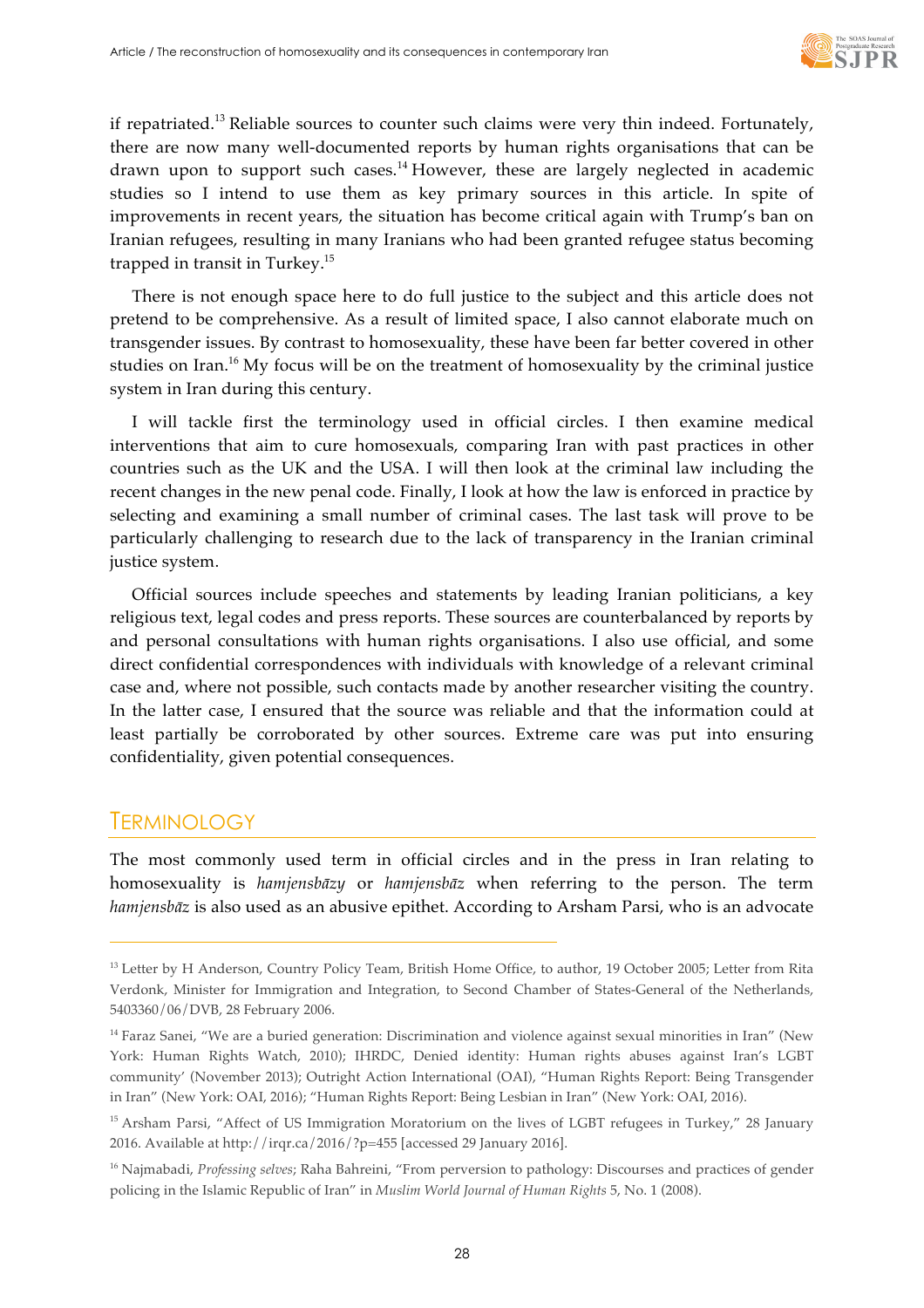

for sexual minorities from Iran seeking asylum, the term is very rarely a term of selfdescription except among some of the older generation.<sup>17</sup> They literally mean 'same sex play' or 'player'. They are terms hard to translate and some suggest that the terms are linked to 'predatory' stereotypes or confined to the passive partner.<sup>18</sup> However, *hamjensbāz* appears to be derived from the Anglo-American phrase and concept 'practising homosexual'.19 This English phrase also has highly negative and pejorative overtones.

These Persian terms are of relatively recent origin and appear to have gained currency in the 1960s.<sup>20</sup> They relate to a very 'modern' and 'scientific' but still highly negative view of homosexuality, regarding it as having a medical and psychological rather than demonic origin. The terms were popularised in the works of Hasan Hasuri and later by other medical specialists such as Muhammed Muvahhidi.<sup>21</sup> Hasan Hasuri was trained as neurologist in the USA and clearly brought with him highly negative theories on homosexuality that were highly prevalent at the time.<sup>22</sup> Hamjensb*āzy* is, therefore, a broad term relating to actions, rather than feelings or desires.

Almost the reverse is true of a somewhat different term, *hamjensgerāy.* This term may have emerged a little later and was used in the Iranian press by 1973 and in a negative way.<sup>23</sup> The word *hamjensgerā* refers to people in the singular, while *hamjensgaryan* in the plural and can refer to men or women. It is often used as a term of self-description, by contrast to the more negative term *hamjensbāz.* Literally when employed it means 'same sex orientation', or 'oriented' in the case of an individual. It refers to feelings and desires rather than actual actions. Therefore, in their original meanings, *hamjensgerāy* seems to be related primarily to the mind, whereas *hamjensbāzy* to the actions of the body. Curiously though, in the new penal code they now use the term *hamjensgerāy* in place of *hamjensbāzy* to describe all same sex acts including sexual kissing and touching.<sup>24</sup>

j

<sup>23</sup> Ibid*,* 57.

<sup>&</sup>lt;sup>17</sup> Telephone interview with Arsham Parsi, 14 March 2017.

<sup>&</sup>lt;sup>18</sup> Afary, *Sexual politics*, 352. Email from Hossein Alizadeh, regional coordinator at Outright Action International (OAI), to author, 08 November 2007.

<sup>&</sup>lt;sup>19</sup> Potkin Azarmehr, a researcher for Manoto TV, gave me this straightforward definition, personal communication, 10 September 2010.

<sup>20</sup> Two much older terms existed by the late nineteenth century, *bachchahbāzy* and *amradbāzy* referring to pederasty, Afsaneh Najmabadi, *Women with moustaches and men without beards: Gender and sexual anxieties of Iranian modernity* (Berkeley: University of Californian Press, 2005), 56, 60, 147-148; -*bāz* is also used in various non-sexual contexts including to describe soldiers, pigeon hobbyists and gamblers.

<sup>21</sup> Najmabadi, *Professing selves*, 57-58.

<sup>22</sup> Ibid*,* 55.

<sup>24</sup> Qanun-e Majazat-e Islami [Islamic Penal Code], 2013, Article 237.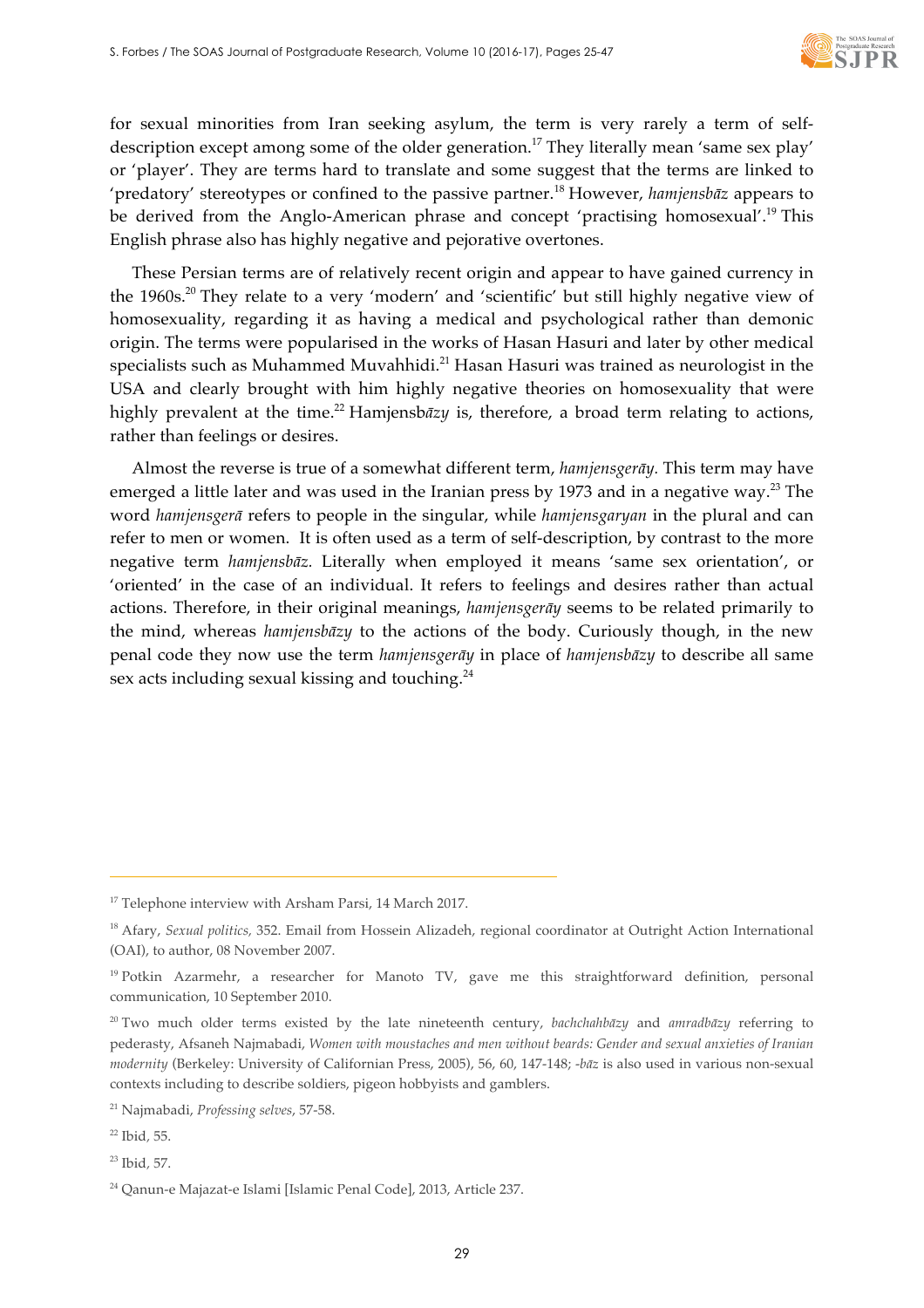

Typically, it is the term *hamjensbāzy* that is used in public speeches and the legal media in Iran.<sup>25</sup> However, the term *hamjensgerāy* is also sometimes used. As one example, the former President of Iran, Mahmoud Ahmadinezhad, in response to questions about 'homosexuals' or 'gays' in the USA most notoriously stated "we do not have the hamjensb*ā*z (translated to audience as 'homosexuals') like you have in your country" and that "absolutely such a thing does not exist as a phenomenon" in Iran. <sup>26</sup> In a subsequent interview the following year he attempted to clarify his remarks suggesting that it was the open practice of hamjensb*ā*zy that was prohibited. Curiously he switched to *hamjensgerā* when denying the possibility of their execution other than for murder, rape or drug offences and that otherwise they were "not known to be hanged". <sup>27</sup> In other words, Ahmadinezhad implied a distinction between hamjensb*āzan*,<sup>28</sup> who express and act upon their desires in some kind of public way as in the USA, and another type of *hamjensgerā*, who keep their actions private and secret.<sup>29</sup>

Distinctions by officials are sometimes made in a different way. Arsham Parsi was told by an Iranian official at Geneva in October 2006 "there are two types of *hamjensgerā.* <sup>30</sup> There are those who are sick. The official had no problem with them … they deserved help. It was the other group he had a problem with - deviants who he believed corrupted Iranian society".<sup>31</sup> This diplomat expressed a relatively esoteric official view that comes not from Shi'a traditions but more 'modern' views of sexuality. Similar views were prevalent in Europe and North America in the 1950s and 1960s and earlier. This was expressed, for instance, in trials for homosexuality in the UK in the 1950s distinguishing between the 'inverts', who cannot help themselves and are 'sick' and can be sent for medical treatment, and the depraved 'pervert' merely acting out 'lust and wickedness', who should be sent to prison.<sup>32</sup> Najmabadi suggests that this distinction sometimes works in a different way in Iran. Medical specialists since the late Pahlavi period often distinguish between *tarajens* (transsexual), people who can be helped, and *hamjensbāzan,* who are regarded as corrupt and depraved and worthy of

<sup>28</sup> Plural form.

 $\overline{a}$ 

<sup>29</sup> Ahmadinezhad, *Democracy now*, 2008.

<sup>30</sup> Arsham Parsi told me this was the Persian word used, Interview, 14 March 2017.

<sup>&</sup>lt;sup>25</sup> For example by Ayatollah-e Ozma Seyyed Ali Khamenei, the head of state in Iran: 'The Leader's Remarks in Meeting with Chairman and Members of the Assembly of Experts' 26 May 2016. Original Persian sound clip relevant sentence from 12 mins 55 secs: https://tinyurl.com/y8dmbb5p**.** Official English translation: "They legalize homosexuality (*hamjensbāzy*) in countries, [and] not only legalize it, but [also] strongly boo those who have [any] objection to this; can corruption go any higher than this?" in http://leader.ir/en/speech/15163/The-Leader's-Remarks-in-Meeting-with-Chairman-and-Members-of-the-Assembly-of-Experts [accessed 15 March 2017].

<sup>&</sup>lt;sup>26</sup> Extract from CNN broadcast of Q&A after speech of Mahmoud Ahmadinezhad at Columbia University, New York, 24 September 2007 https://www.youtube.com/watch?v=xou92apNN4o&t [accessed 11 August 2017] Trans. Hossein Alizadeh, email to author, 08 November 2007.

<sup>&</sup>lt;sup>27</sup> *Democracy now*: Interview between Mahmoud Ahmadinezhad and Amy Goodman and Juan Gonzalez, Part 2, 26 September 2008.

https://www.democracynow.org/2008/9/26/iranian\_president\_mahmoud\_ahmedinejad\_on\_iran

<sup>31</sup> Craig and Mark Kielburger, "Speaking up for gay rights in Iran" in *Huffington Post*, 13 May 2009. Available at http://www.huffingtonpost.com/craig-and-marc-kielburger/speaking-up-for-gay-right\_b\_174776.html.

<sup>&</sup>lt;sup>32</sup> Aleardo Zanghellini, *The sexual constitution of political authority: The 'trials' of same-sex desire (Routledge, 2015),* 171-172.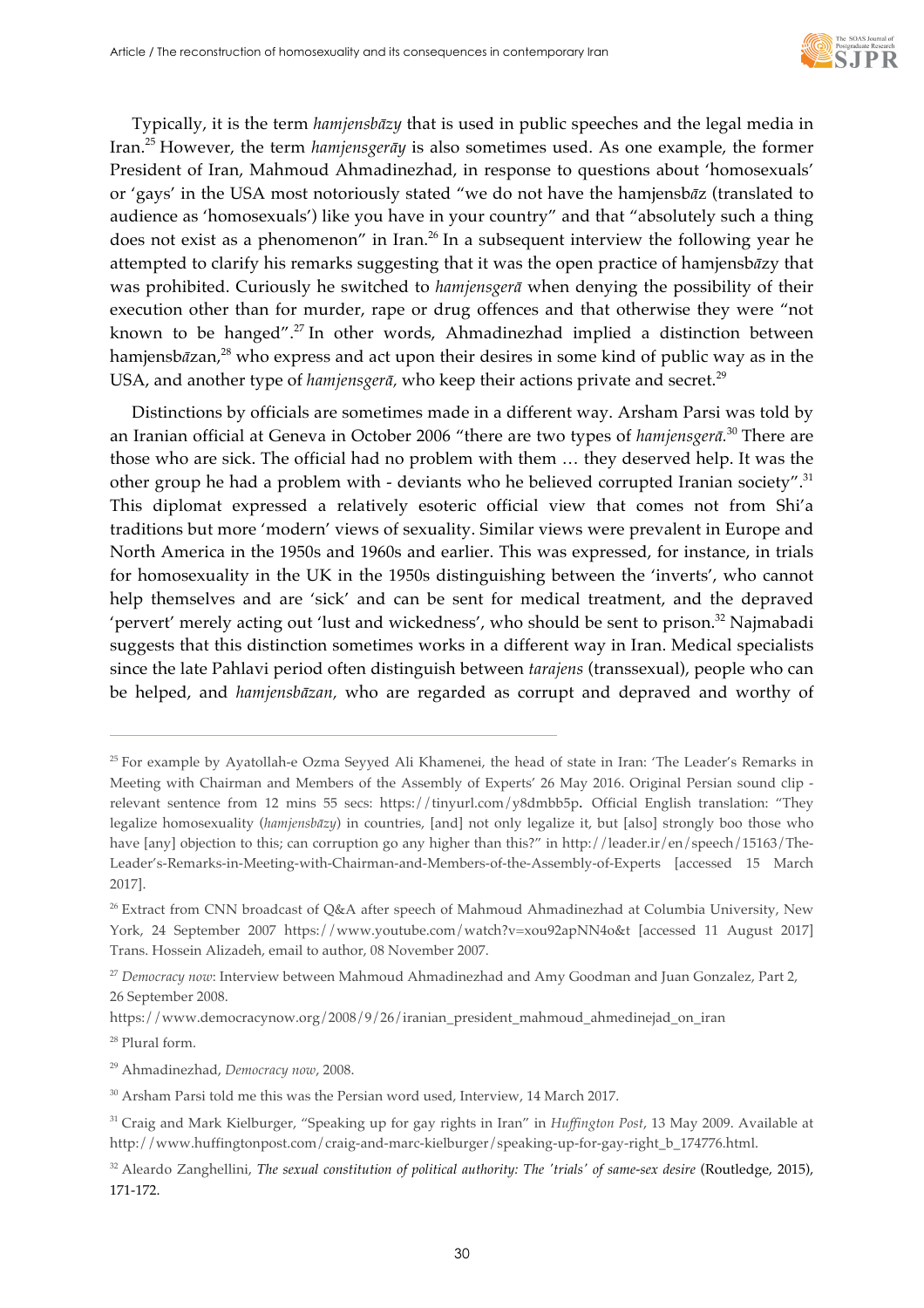

punishment.<sup>33</sup> I would argue that the distinction is not always as neat and tidy. There are 'bad' *tarajens* who fall foul of the law<sup>34</sup> and 'good' *hamjengaryan*<sup>35</sup> who are repentant and comply with the law, or even volunteer for treatment. In the next section I will consider such treatments and their origins.

## TREATMENTS OF MIND AND BODY

At the time of the emergence of the terms hamjensb*ā*zy and *hamjensgerāy* in Iran, the predominant scientific view inside and outside the country was that homosexuality was a 'psychopathological condition' that could be cured.<sup>36</sup> Both the 1952 and 1968 versions of the influential Diagnostic and Statistical Manual (DSM) of Mental Disorders of the American Psychiatric Association classed homosexuality along with other 'sexual deviations' and drug and alcohol addiction as a 'sociopathic personality disturbance'.<sup>37</sup> As Greenberg points out, psychological behaviourists had a strong influence at this time. They denied that sexual orientation could be innate. Therefore, it could be cured by 'reconditioning', which included 'aversion therapy' techniques.<sup>38</sup>

Such views still influence the official opinion on homosexuality in Iran. Behind the Ayatollahs lurk today's medical experts. Specialists at the Shahīd Beheshtī University denounced the final removal of homosexuality from the DSM as 'unscientific' and due to political pressure.<sup>39</sup> As we shall see, their psychologists play a key role in the treatment and attempted cures of homosexuality. Summing up their general approach on changing behaviour, the social psychology department quotes a phrase from Kurt Lewin, a prominent American psychologist and behaviourist who died in 1947, though he personally did not write much on homosexuality:

<sup>&</sup>lt;sup>33</sup> Afsaneh Najmabadim, "Verdicts of science, rulings of faith: Transgender/sexuality in contemporary Iran" in *Social Research in Social Research: An International Quarterly* 78, No2 (2011), 5.

<sup>34</sup> OAI, *Being Transgender in Iran*, 31-33.

<sup>&</sup>lt;sup>35</sup> Plural form.

<sup>36</sup> Martin Weinberg and Colin Williams, *Male homosexuals: Their problems and adaptations* (New York: Oxford University Press, 1974), 3-4.

<sup>&</sup>lt;sup>37</sup> Diagnostic and statistical manual: Mental disorders (Washington: American Psychiatric Association, 1952) 7; DSM II: Diagnostic and statistical manual of mental disorders (Washington: American Psychiatric Association, 1968), 79.

<sup>38</sup> Greenberg, *Homosexuality,* 431.

<sup>39</sup> Najmabadi, *Professing selves,* 347, no. 72.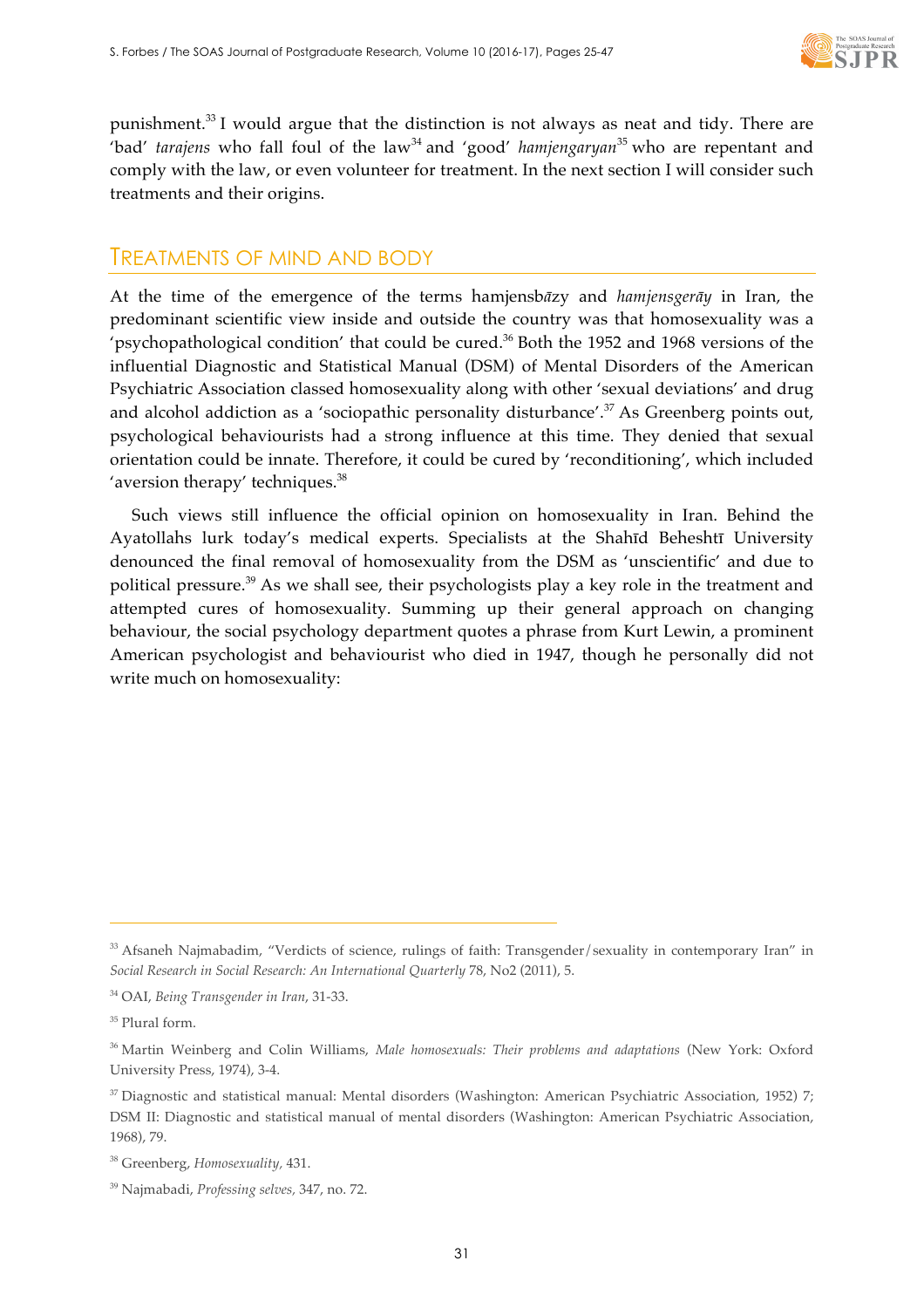



Motto of Social Psychology Department of Shahid Beheshti University http://en.sbu.ac.ir/Faculties/Education\_and\_Psychology/phycologyresearch/Pages/Goals.aspx Source of image, izquotes.com: http://izquotes.com/quote/111460 [accessed 11 August 2017]

Attempts to cure homosexuality were frequent in the 1950s and 1960s, particularly in the UK, USA and West Germany, where male homosexual conduct was treated as a serious crime before the late 1960s. Some cases involved castration or brain operations.<sup>40</sup> Most usually they included aggressive hormone treatments and 'aversion therapy' techniques, including nausea-inducing drugs and electric shocks.<sup>41</sup> Studies at the time suggested such treatments were successful in only a few cases and in some others there was even an increase in homosexual activity afterwards.<sup>42</sup>

As is well known, sex change operations are not only legal in Iran, but officially encouraged. They date back from a *fatva* of Ruhollah Khomeini.<sup>43</sup> In many cases they clearly make a positive difference to peoples' lives. However, in many other cases such operations are performed involuntarily and on those who are not genuine transgender people. The Human Rights Watch organisation has evidence of a number of Iranian *hamjensgaryan* being subjected to such therapies in the present day, including hormone treatment and electric shocks. In addition, there are reports of forced sex changes.<sup>44</sup> Arsham Parsi, a specialist advocate for Iranian sexual minority refugees, estimates that up to 45% of the sex change operations are performed on *hamjensgaryan* to 'cure' them of their sexual orientation. The end result is typically serious distress to those forced to undergo such operations inappropriately. Some flee the country in order to escape such a fate. 45

One case of flight to escape this fate involved Maryam, a young female *hamjengerā*. She had had repeated problems with the authorities because of her sexuality in the capital,

 $\overline{a}$ 

<sup>40</sup> Norman St John Stevas, *Life, death and the law: A study in the relationship between the law and Christian morals in England and the United States* (London: Eyre & Spottiswoode, 1961), 227; Greenberg, *Homosexuality,* 432.

<sup>41</sup> Tudor Rees and Harley Usill, *They stand apart: A critical survey of the problem of homosexuality,* (London: Heinemann, 1955), 127-130; Greenberg, *Homosexuality,* 431-432; Sexual Aversion' broadcast BBC2, 8 August 1996.

<sup>42</sup> Gordon Westwood, *A minority: Report on the life of the male homosexual in Britain* (Edinburgh: R&R Clark Ltd, 1960), 48.

<sup>43</sup> IHRDC, *Denied identity*, 12-13; Najmabadi, *Professing selves*, 165-167.

<sup>44</sup> Sanei, *Buried Generation*, 38-41. See also Mohammed Yadegarfard and Fatemeh Bahrambardian, "Sexual orientation and human rights in the ethics code of the Psychology and Counselling Organization of the Islamic Republic of Iran" in *Ethics & Behavior* 24, No.5, 358-359.

<sup>45</sup> BBC Newsnight Report, 5 November 2014 https://www.youtube.com/watch?v=xEfoPsWpxTc [accessed 15 February 2017].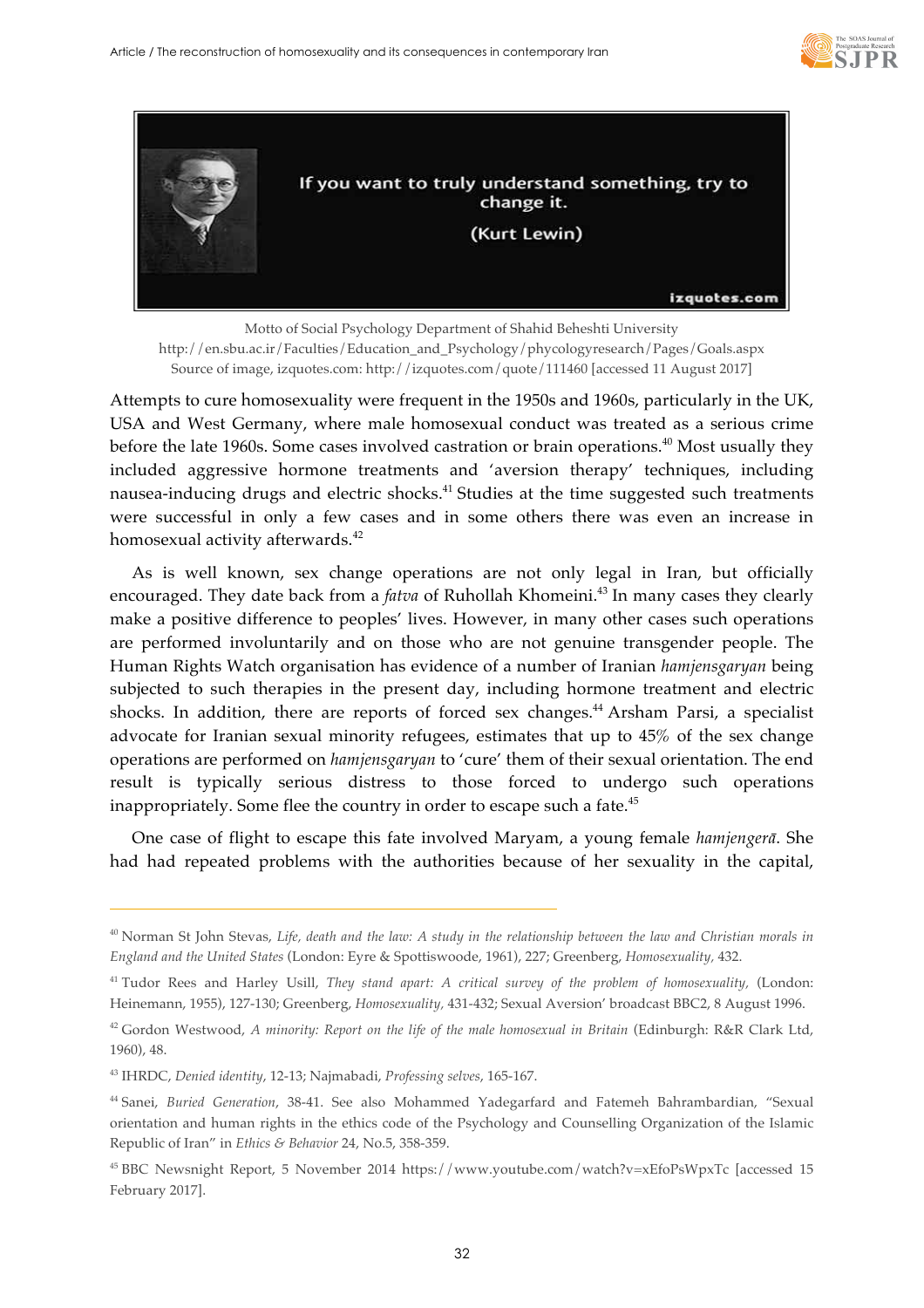

Tehran. She had been expelled from school shortly before taking her exams and she was prohibited from studying at any other school. Around the year 2000, at the age of 19, she finally found a job, but was again caught out and referred to her employer's 'Office of Guiding' in charge of the policing of morals in that company. She was assumed to be mentally ill and made to take medications to treat this. A reputable and sympathetic doctor disputed this diagnosis and said that she was simply a homosexual and had no mental illness, but her employer's 'Office of Guiding' refused to accept this. When she told her 'guides' that the treatment was having no effect, her employer dismissed her. She was arrested shortly afterwards by plain-clothes officers. They repeatedly burned her skin with cigarettes and practised psychological torture methods on her, including blindfolding. She could hear the screams of other prisoners being tortured in cruder ways. After a few days she signed a confession. She was then referred to two female psychologists at the University of Shahīd Beheshtī. They tried to persuade her to undergo a sex change operation:<sup>46</sup>

They tried to convince me that I was falsely inculcating myself with the notion that my attraction is only to females. At the end of this 'treatment', they offered to change my sexuality through surgery, and later ordered me to have it. "No", I said. "I'm Maryam, a girl, and I do not want to be a man!" The female doctor told me, "If you don't change your sexuality and you continue unlawful acts, your future will be a death sentence". 47

After enduring this treatment for six months, she attempted suicide. Fortunately her mother managed to save her by taking her to hospital. Shortly afterwards, she fled to Turkey and was awarded refugee status by the UNHCR soon after. 48

In another, more recent, case a twenty-four year-old male *hamjengerā* received both, a doctor's recommendation to change sex and a court order warning him that if he refused he would be considered for prosecution before a clerical court.<sup>49</sup> In Europe's distant past the unrepentant or recidivist 'sodomite' (Foucault's *relaps*) would be passed on by the clergy to the secular authorities for punishment. In contemporary Iran the medical expert can pass them on to the clergy for punishment. It is to this topic that I shall now turn.

## LAW ON PUNISHMENT OF THE BODY FOR CRIMES OF THE BODY

Under the secular law of the regime of the Pahlavi dynasty sex between men was completely illegal and could be punished up to ten years imprisonment under certain circumstances. However, there were no legal penalties for sex between females. Since 1979 and the overthrow of the last Shah, sex between men can be punished with the death penalty under certain circumstances, while sex between women hass been criminalised.<sup>50</sup>

<sup>46</sup> Doug Ireland, "A tale of persecution in Iran" in *The Advocate*, 13 September 2006. Available at https://www.advocate.com/news/2006/09/13/tale-persecution-iran [accessed 5 March 2017]

 $47$  Ibid.

<sup>48</sup> Ibid.

<sup>49</sup> IRQO, "The violations of economic, social and cultural rights of lesbian, gay, bisexual and transgender (LGBT) persons in the Islamic Republic of Iran," March 2013, 12.

<sup>50</sup> IHDRC, Denied identity, 5.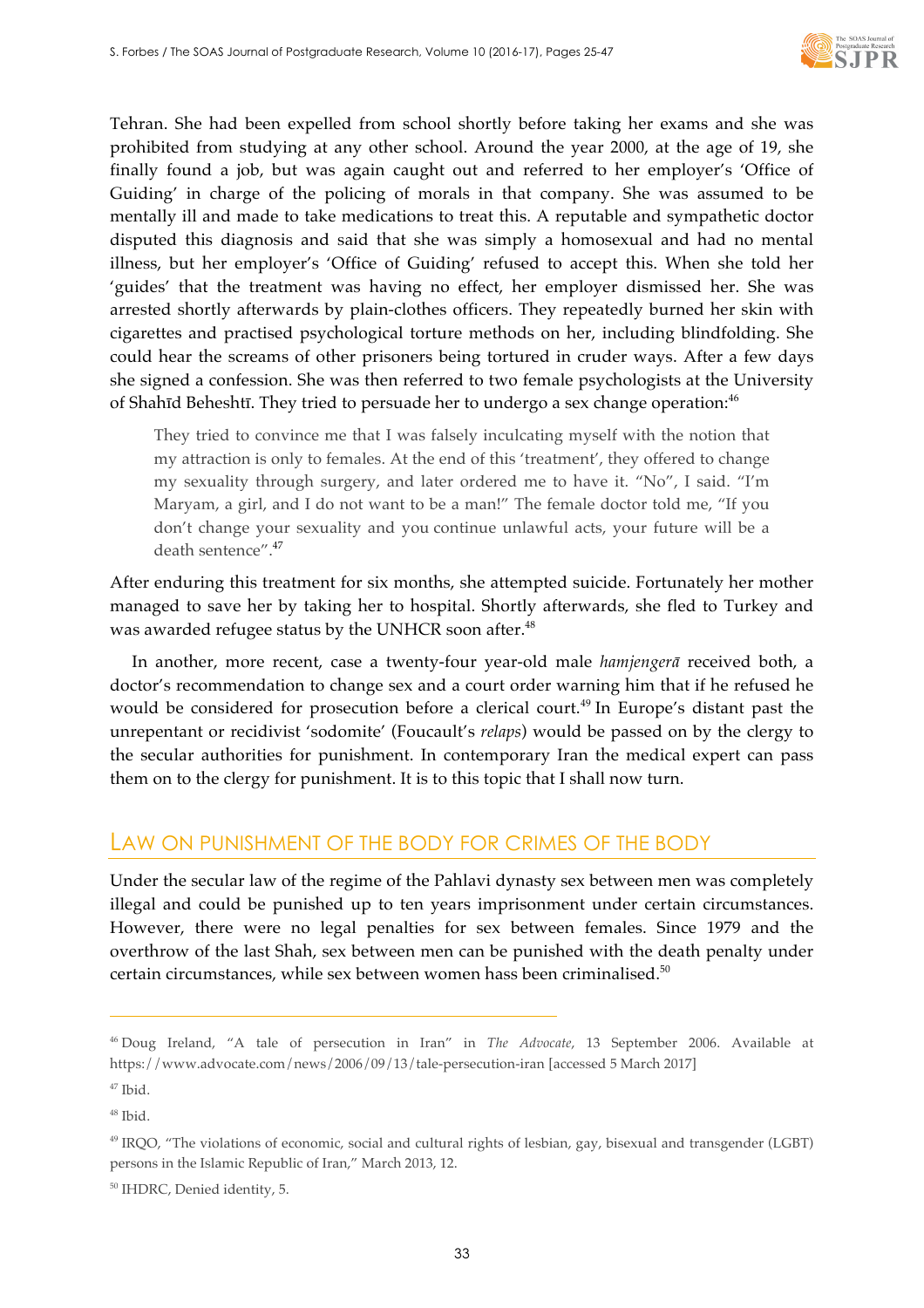

The penal code of Iran uses the term *lavāt,* which is related to the name of the prophet Lot (*Lūt* in the Qur'ān) and the story of Sodom. The association of this story with homosexuality is controversial, but suffice to say that the religious authorities in Iran interpret it in this way. One widely circulated and influential work that gives this interpretation is *Gonāhan-e Kabīrah* (Major Sins) by Grand Ayatollah Dastagheib who was a leading figure in the early years of Khomeini's regime but was assassinated in  $1981$ .<sup>51</sup> Such works are not merely religious tracts, but the basis for law. Dastagheib was uninfluenced by medical theories and did not use such terms as *hamjensbāzy* or *hamjensgerāy* in this book, although he did use the 'modern' phrase *enherāf-e jensī* (sexual deviance)*.* <sup>52</sup> He viewed such 'deviance' in purely religious terms citing a range of centuries' old Shi'a traditions on the subject prohibiting all forms of same sex conduct, particularly penetration.53 The origin of *lavāt* was Satan who taught the *qawm-e Lūt* (tribe of Lot) such acts, which they then proceeded to do in front of each other. Executions are accordingly justified because where it becomes open *enherāf-e jensī* it then spreads throughout society, as was the case with the *qawm-e Lūt*, which resulted in divine destruction.<sup>54</sup> The judge can choose from a range of methods of *supplice*, including stoning or burning the person alive for this crime.<sup>55</sup> We shall now turn to the current provisions of the Iranian penal code, including the use of the death penalty.

Since 2013 a new version of the penal code has been put in force. As Nayyeri points out, this was the outcome of a process that intended to reform its provisions, although in practice such reforms have proved limited, and in some cases penalties have even been increased.<sup>56</sup> The previous version of the penal code defined *lavāt* as *vati'* (congress) between males, and specified that it can take the form of *dakhūl* (literally 'entering' or 'penetration' i.e. anal penetration) or *tafkhīz* (literally rubbing).<sup>57</sup> The old code used the phrase '*tafkhīz va nazāir'* (*tafkhīz* and the like or similar) suggesting a broad range of sexual acts, but the new code restricts the term *tafkhīz* to interfemoral intercourse.<sup>58</sup> The present version of the code also restricts the definition of the term *lavāt* to *dakhūl* and treats *tafkhīz* as a separate but related crime.<sup>59</sup> Sex between women has never been classed as *lavāt;* rather, the term *mosaheqeh* and, once again, the new code give a more restricted definition.<sup>60</sup> This is derived from the Arabic term *siḥaq* and again relates to genital 'rubbing', in this case between females. The term *zenā*

j

<sup>55</sup> Ibid.,207-208.

<sup>57</sup> Qanūn-e Mājāzat-e Islāmī (QMI 1991), Article 108. [own translation]

<sup>51</sup> Ayatollah-e Ozma-e Syed-e 'Abdol-e Hossein-e Dastagheib-e Shirazi, *Gonāhan-e Kabīrah* [nd] [own translation]; Interview with Arsham Parsi, 14 March 2017; Arsham Parsi and Marc Colbourne, *Exile for love: The journey of an Iranian queer activist* (Halifax and Winipeg: Roseway Publishing, 2015), 12-13.

<sup>52</sup> Dastagheib, *Gonāhan-e Kabīrah,* 208.

<sup>53</sup> Ibid, 203-211.

<sup>54</sup> Ibid, 208.

<sup>56</sup> Mohammed Hossein Nayyeri, "New Islamic Penal Code of the Islamic Republic of Iran" in *Human rights in Iran Unit: Research Paper Series* (University of Essex. 2012) p. 4. See also Faraz Sanei, *Codifying repression: An assessment of Iran's new Penal Code* (Human Rights Watch, 2012).

<sup>58</sup> QMI 1991, Article 121; QMI 2013, Article 235; IHRDC, *Denied identity,* 12.

<sup>59</sup> Qanūn-e Mājāzat-e Islāmī (QMI 2013). For convenience the old and new versions of the penal code will from now on be referred to respectively as QMI 1991 and QMI 2013.

<sup>60</sup> QMI 1991, Article 127; QMI 2013, Article 238; IHRDC, *Denied identity*, 12.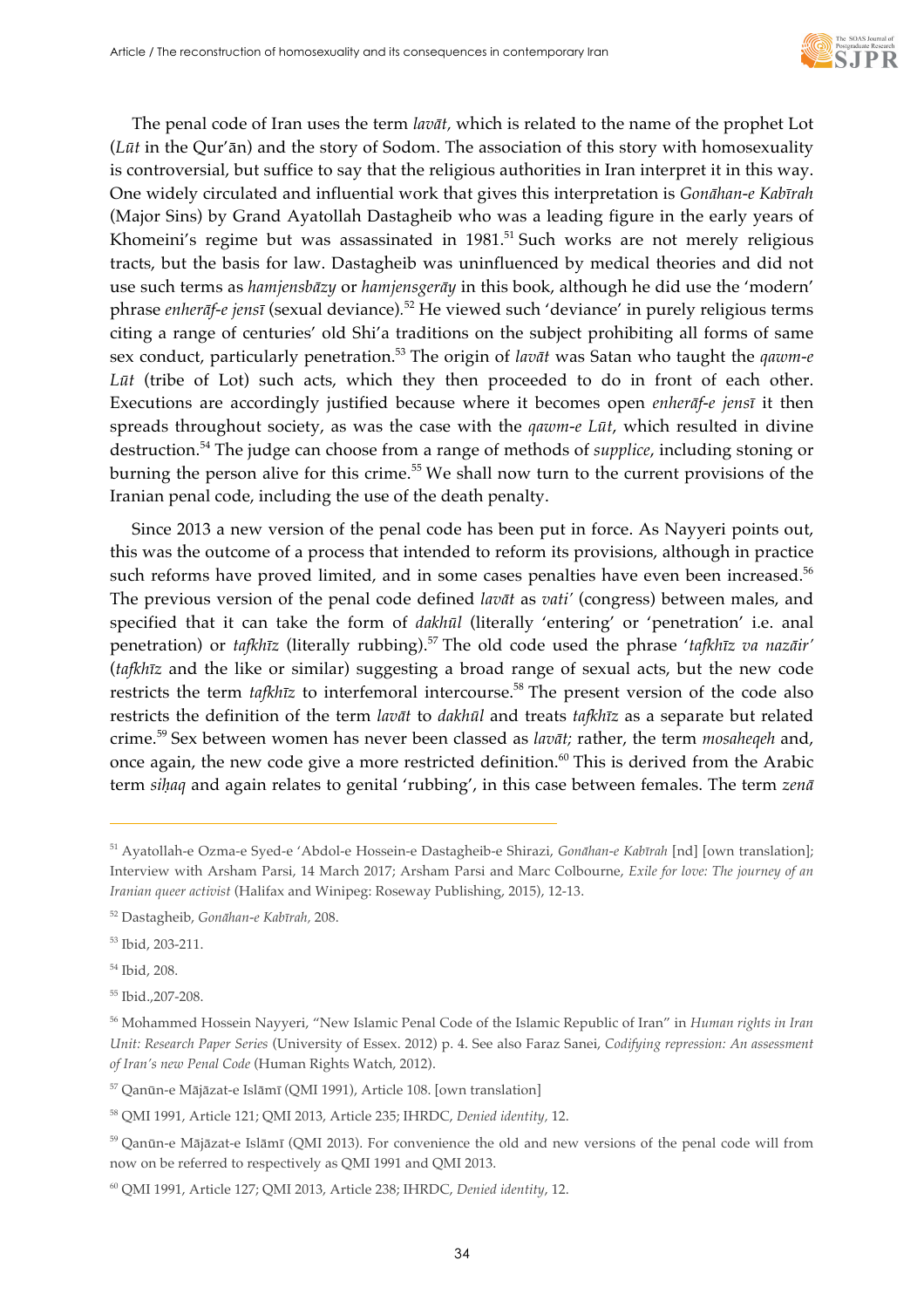

refers to anal and vaginal penetration between males and females who are not married to each other.<sup>61</sup> This can also carry harsh penalties including even death by stoning for those who are married to others.<sup>62</sup> However, Shi'a jurisprudence does allow 'temporary marriage' between a male and a female.<sup>63</sup> No kind of marriage is tolerated between two people of the same sex and therefore sexual relations between them are always illegal. As before, cases of rape or paedophilia involving penetration are not a distinct offence but are a form of *zenā,* if the victim is female, or *lavāt,* if the victim is male, and absence of consent is a defence to either charge.<sup>64</sup>

As stated above, *hamjensgerāy* is now used in the new penal code. The old code did not use that word and only used *hamjensbāzy* in the context of the definition of mosaheqeh.65 The context now refers to the punishment for sexual behaviour, such as 'kissing or touching as the result of lust (shavat)', as punishable by the supplice of between 31 and 74 lashes with the whip at the judge's discretion.<sup>66</sup> Accordingly, in official doctrine *hamjensgeray* now clearly refers to any kind of physical expression of same sex desire and not just the mental element.

With the implementation of a new penal code in 2013 the death penalty is now more restricted to homosexual behaviour in response to international criticisms on this issue in recent years. Under the old law, the mere fact of anal penetration between males was sufficient to warrant a mandatory death sentence.<sup> $67$ </sup> Now, this only applies in certain circumstances. Firstly, the only cases where the death penalty would apply to both parties is where the insertive partner is married or he is a non-Muslim and the passive partner is a Muslim. Secondly, in cases where there is force and coercion only the insertive partner would be liable to the death penalty and no punishment would apply to the victim. Finally, in other cases a death sentence would apply to the passive partner only, whereas the insertive partner would be punished by 100 lashes for the first three offences and only by death if he had been convicted a fourth time.<sup>68</sup> The harsher treatment of passive partners is in part due to the greater social stigma attached to them and has the support of some Shi'a traditions.<sup>69</sup>

A further change is that the new code places restrictions on investigations into consensual sex offences committed in private, though this does not amount to decriminalisation. In cases of *vuqu'-e jorā'm-e manāfiye 'effat* (crimes contrary to chastity) 'any type of investigation of and interrogation to discover the hidden affairs and things concealed from the public view shall

<sup>61</sup> QMI 2013, Article 221.

<sup>62</sup> QMI 2013, Articles 224-225.

<sup>63</sup> Afary, *Sexual politics*, 285-287.

<sup>64</sup> IHRDC, *Denied identity,* 22.

<sup>65</sup> QMI 1991, Article 127.

<sup>66</sup> QMI 2013, Article 237; IHRDC: English Translation of Books I & II of the New Islamic Penal Code available at http://www.iranhrdc.org/english/human-rights-documents/iranian-codes/1000000455-english-translation-ofbooks-1-and-2-of-the-new-islamic-penal-code.html.

<sup>67</sup> QMI 1991, Article 110.

<sup>68</sup> QMI 2013, Article 136 & 234; IHRDC, *Denied identity*, 9-10.

<sup>69</sup> Ibid*,* 8.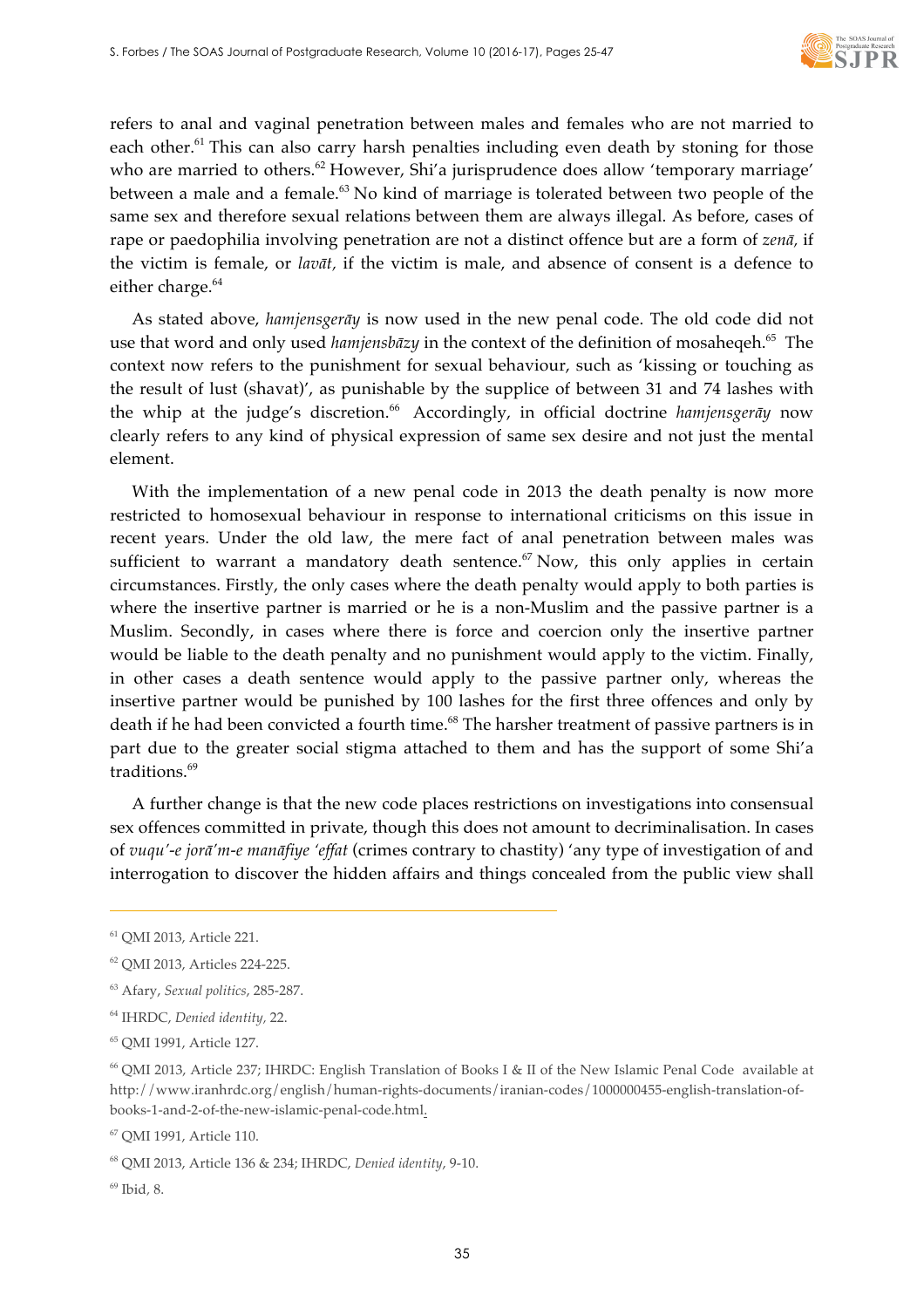

be prohibited'.<sup>70</sup> This does not apply where there has been a confession or other admissible evidence or where there are allegations of coercion or deception or anything else impacting on consent.<sup>71</sup>

In many other respects there has not been much change. *Tafkhīz* and *mosaheqeh* are still punishable by 100 lashes for the first three offences and death upon conviction for a fourth time or on the first occasion where the 'active party' in a *tafkhīz* case is non-Muslim and the other party a Muslim.<sup>72</sup> The forms of proof are the same. This can be four witnesses seeing the act, in practice rarely used, confession repeated before the judge four times, and finally the *'elm-e hakīm* (knowledge of the judge).73 Other lesser offences have a lower standard of proof.

Anna Enayat is a Middle Eastern specialist at Saint Antony's College, Oxford. She points out that the 'knowledge of the judge' alone is sufficient to prove the crime of *lavāt.* This term was defined in the 1992 Iranian textbook of general criminal law as meaning 'the judge's certainty that a crime has been committed …' She adds: 'the 'knowledge of the judge' can be described as circumstantial or ordinary evidence. It has long been the most important method of proof for the crime of *lavāt*. <sup>74</sup> It includes the use of medical evidence for penetration. It is therefore a very 'modern' form of proof compared to the other two pre-modern forms.75 I shall now consider how such cases operate in practice.

## PUNISHMENT OG BODIES FOR CRIMES OF THE BODY SINCE 2000

It is extremely difficult to get information on individual sex cases. Faraz Sanei and Anna Enayat both tell us that normally the hearings are held 'in camera' with restricted access to the court and restrictions on reporting.<sup>76</sup> Mr K, a lawyer who had been involved with cases concerning consensual homosexuality, stated that such cases were rarely reported. He gave as the main reason, 'Islamic clerics insisted that these cases remain private to try and protect the Islamic society from being corrupted, and that publicity might cause other people to commit these sinful activities'.<sup>77</sup> While the reaction of the outside world is also a consideration, such a fear would appear to be the principal reason for such secrecy as was

<sup>70</sup> QMI 2013, Article 241; Trans IHDRC.

 $71$  Ibid.

<sup>72</sup> QMI 2013, Articles 136, 236, 239.

<sup>73</sup> QMI 2013, Articles 164-200, 211-113; IHRDC, *Denied identity*, 10-11.

<sup>74</sup> Anna Enayat evidence in RM and BB (homosexuals) Iran CG [2005] UKIAT 00117, available at http://www.ait.gov.uk/judgmentsfiles/j1766/00117\_ukiat\_2005\_rm\_bb\_iran\_cg.doc.

<sup>75</sup> Only these two forms are referred to in Gohhanan-e Kabir, Dastagheib, 207-208.

<sup>76</sup> Sanei, *Buried Generation*, 27; Anna Enayat in ibid.

 $77$  Mr K in RM and BB (homosexuals), Iran CG [2005] UKIAT 00117, 11-12.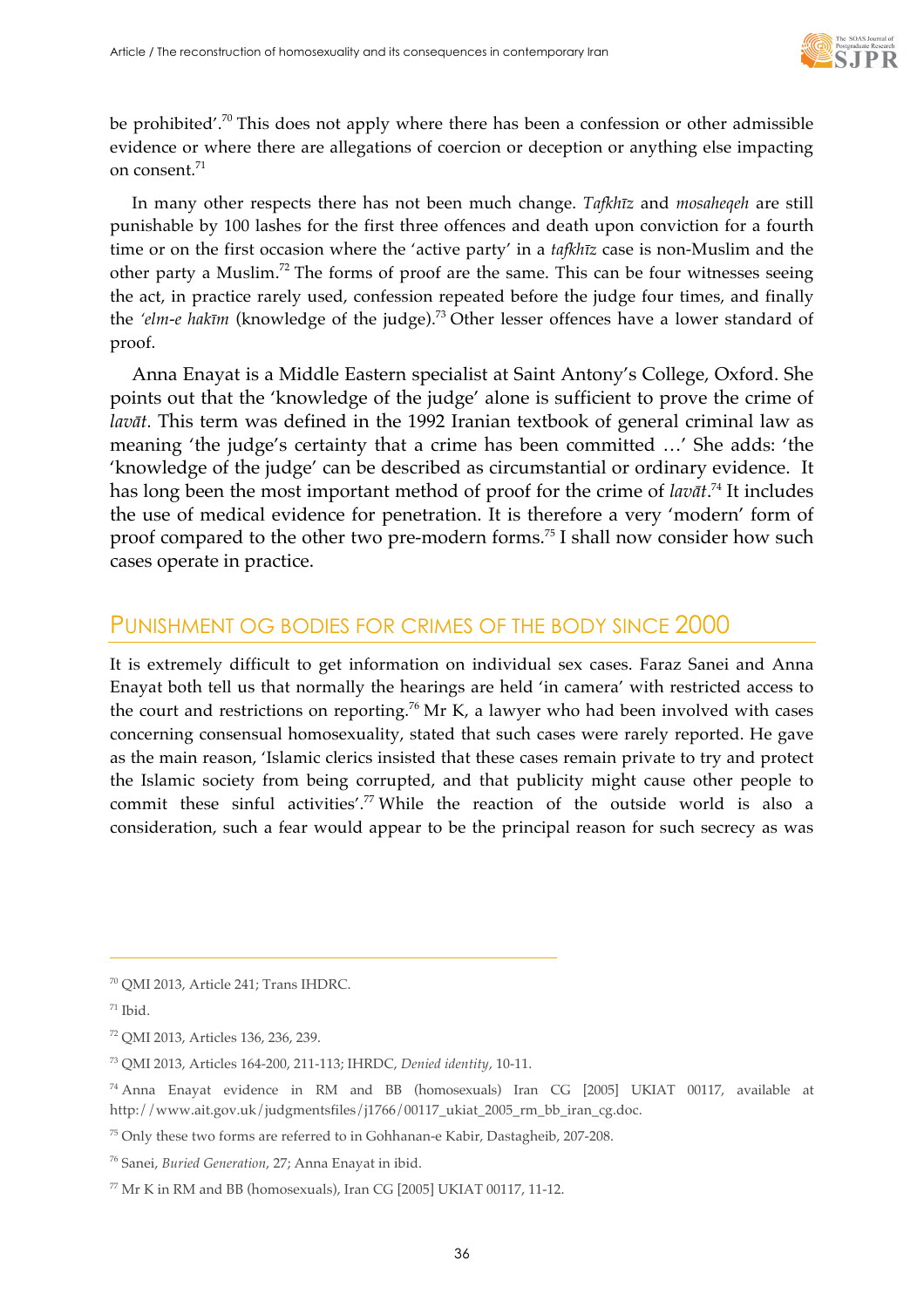

the case in Early Modern Europe reflecting what might be seen as a 'pre-modern' attitude to such crimes.<sup>78</sup>

Some cases of *lavāt* are reported in the officially sanctioned press and either portray the case as one of rape or in a few cases as involving blackmail. While this may be fair reporting of some cases, these publications will rarely question official information; therefore, reports need to be treated with extreme caution. They are often vague and uninformative. The Boroumand Foundation which monitors executions in Iran repeatedly cautions about taking such reports at face value, given repeated reports of 'trumped up charges' against political opponents, which included sexual offences and poor standards in the judicial process.<sup>79</sup>

Mr K himself defended once a student in a case of consensual homosexuality that, typically, was not publicised. His client was sentenced to death in Tehran for *lavāt*. Mr K stated that the youth had been convicted by confession. Sperm had been found in his body indicating that he had been receptive and as such would still be liable for execution under the present law. The offences took place in a room in a student dormitory with his roommate but no information is known about the punishment for the latter. They had both been reported to the dormitory authorities by another student.<sup>80</sup>

Two later capital cases, which also clearly involved consensual homosexuality, were, untypically, reported in the Iranian press in 2005. Both involved allegations of blackmail. The first of these cases was a report in *'Etemād* about another case in Tehran in March 2005.<sup>81</sup> No other source, official or otherwise, is known to exist about this case. The case came to light when the wife of a male wrestler discovered a video of her husband and a much older man having sex and took it to the authorities making a complaint. The husband was arrested and confessed. The older man was described as a *hamjensbāz* both, by the wife and her husband, evidently not considering himself to be one. The older man was very rich and gave the younger man a great deal of money. He said the video was made secretly for the purpose of blackmail in case the older man ceased such payments. The older man also confessed after interrogation. Both were sentenced to death. $82$  The fact that the younger man was married aggravated the offence and meant that he would still be liable for execution under the current law. So would the older man, provided that he was the receptive partner, although the article referred to him as a *motajāvoz*, which normally means rapist, suggesting he was the 'corrupter' and therefore the guiltier of the two.<sup>83</sup>

<sup>82</sup> Ibid.

<sup>&</sup>lt;sup>78</sup> For instance in 17th century Scotland trials and executions for sodomy (as in Iranian law defined in Scottish Law as penetration between males only) and bestiality were often but not invariably carried out in secret for fear that the publicity would spread such crimes. George Mackenzie, *The laws and customs of Scotland in matters criminal* (Edinburgh: Andrew Anderson, 1699), 81-82, 279.

<sup>79</sup> See for example the disclaimer on the Hadi Safdari case: https://www.iranrights.org/memorial/story/- 4510/hadi-safdari.

<sup>80</sup> Mr K Evidence to UKIAT 00117, 13.

<sup>81</sup> 'Zānī bā afshāye yek fīlm-e vīdeoye shōhar-esh rā beh 'edām kashānd' in *'Etemād,* 25 Esfand 1383, 25 March 2005 [own translation]; Sanei, *Buried generation,* 29.

<sup>83</sup> Ibid.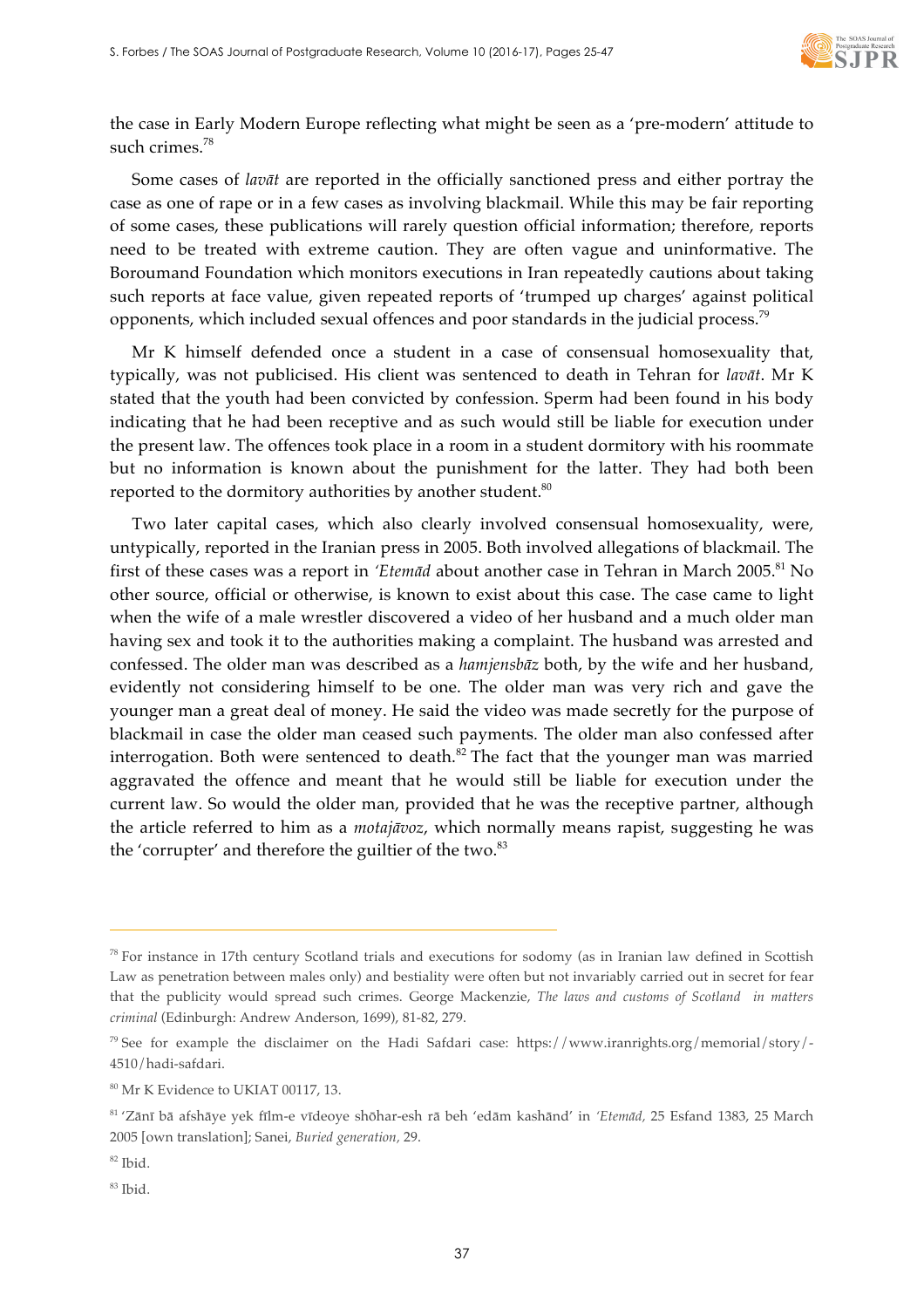

The second of these cases was in Bojnord in Khorasan province in the north-east of the country. Unlike the two previous cases, for this one it is known that the execution was carried out. This case is especially important compared to other cases as it is certain that it involved consensual homosexuality and that it led to an execution, a possibility discounted in some quarters, including those examining asylum cases in many countries. A man named Hadi Safdari was executed there for *lavāt* on 28 April 2005. This case was publicised in both Kayhan and the local Quds Daily newspapers, both fairly conservative publications in Iranian terms. No other sources are known about this case independently of the official press. Neither of these articles make any suggestion of rape and both suggest that again the case came to light due to video evidence. Once again, the claim was made that the video was made for blackmail.<sup>84</sup>

The Quds Daily headline called the defendant 'Jabbar Singh', perhaps referring to the notorious villain 'Gabbar Singh' in the Bollywood classic Sholay, thus relating *hamjensbāzy* to organised crime.<sup>85</sup> The article stated that he had a previous conviction for homicide after murdering his wife, but was released from prison after 18 months with the consent of his dead wife's family. The person filming the sexual encounter was not sentenced to death, but was sentenced to be whipped as he was merely filming the activity and not taking part in it. The article does not make any mention of any sentence for the other partner, although under the new law if he was receptive, he and not the insertive partner would be liable for execution. <sup>86</sup>

Three months later, in July 2005, two youths, whom I shall call M and  $A$ , $87$  were executed in a public square in Mashhad in the same province.<sup>88</sup> A number of contradictory official claims were made giving different ages to suggest that they were both over eighteen.<sup>89</sup> However, the youths were quoted as saying that they were both aged seventeen.<sup>90</sup> The lawyer of M stated that his client was sixteen at the time of sentence.<sup>91</sup> The youths were also quoted saying that they had been subjected to beating and abuse.<sup>92</sup>

 $\overline{a}$ 

<sup>84</sup> Boroumand Foundation, Repor, available at https://www.iranrights.org/memorial/story/-4510/hadi-safdari.

<sup>85</sup> 'Hokm-e 'edām-e 'Jabbār-e Singh' dar Bojnōrd ejrā shod' in *Quds Daily*, 10 Ordibehest 1384, 30 April 2005. [own translation].

<sup>86</sup> Ibid, in *Quds Daily*, 30 April 2005.

<sup>87</sup> Their real names are uncertain but were probably Mohammed 'Asgari and 'Iyād ibn Kāzim al Marhuni (aka Ayaz Marhoni).

<sup>88</sup> Simon Forbes, *Mashhad, Place of martyrdom* (August 2006). Available at http://irqr.ipower.com/English/files/MASHHAD%20PLACE\_OF\_MARTYRDOM.pdf [last accessed Jan 2017] See also Sanei, *Buried generation,* 28; IHRDC, *Denied identity*, 21.

<sup>89</sup> Forbes, *Mashhad*, 23.

<sup>90</sup> ''Edam dar malā'-e 'ām-e dū nūjavan-e Khorramsharī dar Mashhad/mohokūmān: az majāzāt-e 'aml-mān beyetelā' būdīm' in *ISNA Khorasan*, 28 Tir 1384, 19 July 2005 [own translation].

<sup>91</sup> 'Dar iyn 'edām dū nūjavan dar Masshad vakīl yek az 'edam shodagān: sinn-e mōvakīl-e man dar hokm-e divān'aliye keshvar 16 sāl zikr shodeh ast,' in *ISNA Khorasan*, 2 Mordad 1984, 24 September 2005 [own translation]; *ISNA Khorasan*, 19 September 2005.

 $92$  Ibid.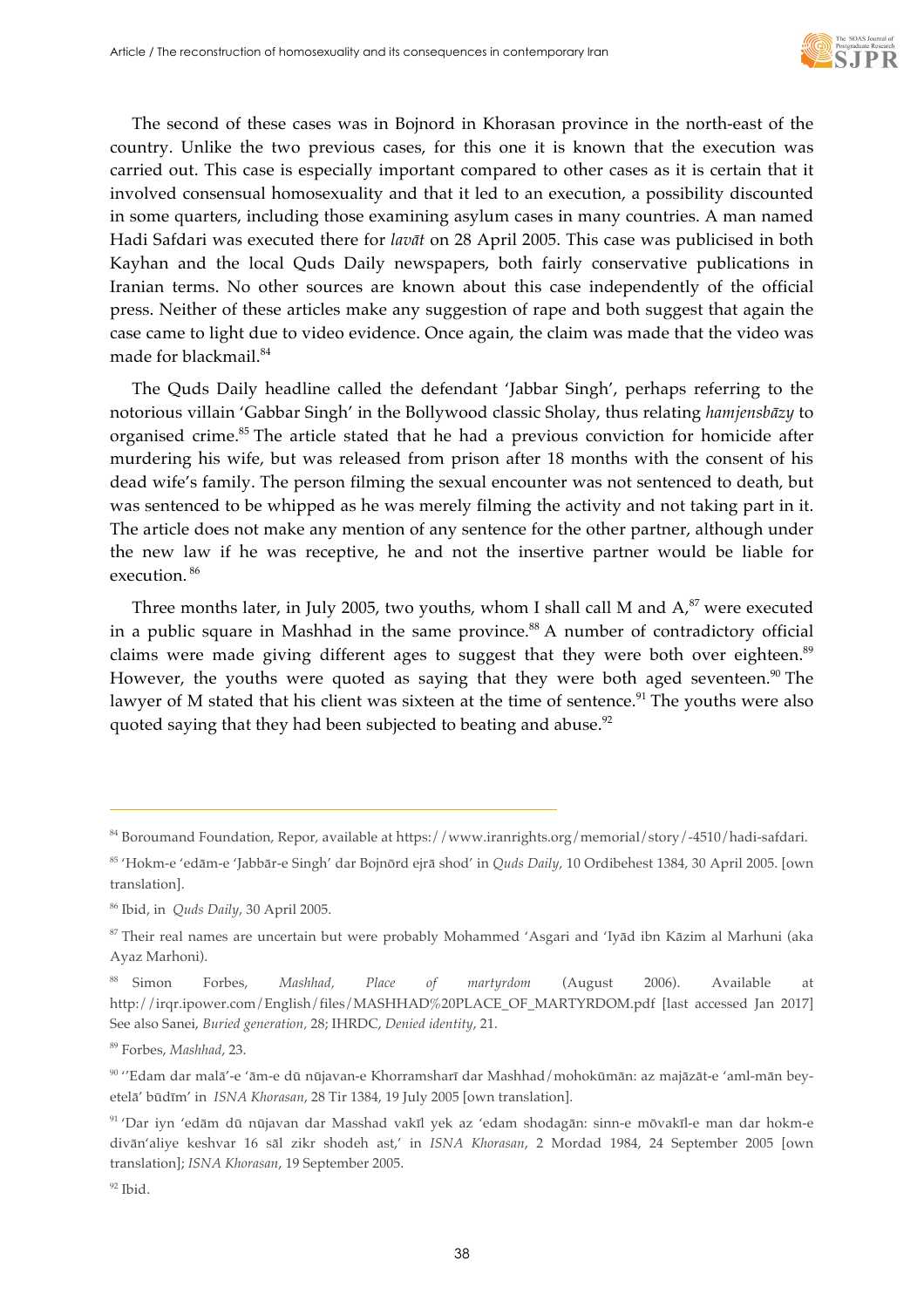

The Iranian Students New Agency (ISNA), quoting an official source, described their crime as one of *lavāt-e beh 'onf* (forcible sodomy).93 Another account of the case appeared in Quds Daily just before the execution to help attract a crowd to witness this public *supplice*. It published a statement attributed to another teenager aged thirteen, explaining that his bicycle disappeared while in a shop and on his way to a class at 8pm in the evening. He was then approached by two males and was asked for a small amount of money and went to retrieve his bicycle. Once in a secluded place these two males and others drew knives and proceeded to perform *ā'māl-e khilāf-e akhlāq* (practices contrary to morals) upon him.<sup>94</sup>

An alternative account attributed to local male and female sources states that the thirteenyear old, F, was known to M and A and that parts of this statement were contested in court.<sup>95</sup> A number of passers-by disturbed a group of teenage males having sex with each other and shouted out. A woman, who later became a witness in court, looked out of her window and saw F fellating M and called over her husband who was a police officer. She told the court that there was no sign of coercion. Following their arrest, M, A and F were all sent for a medical examination which proved that they had all recently engaged in anal intercourse making it a capital case. The sources claim that the judge did not believe the claims that F had resisted the other two and sentenced him to be whipped.<sup>96</sup> Unlike his co-defendants, he was under the age of fifteen at the time of the crime, so not liable for execution. This was of course not how the Iranian press reported the case.

Their punishment clearly resembled a 'pre-modern' *supplice*. In addition to the death by strangulation on the gallows, M and A were also sentenced to 228 lashes for theft, drinking alcohol and disturbing public order, an unusually high number of lashes to accompany an execution. $97$  They also made a point of holding the execution in public, which is now only done in a minority of capital cases in Iran. The public nature of their actions may have been a factor, given the traditional beliefs about Lot's tribe mentioned above<sup>98</sup> and the fact that A was reportedly unrepentant when arrested. Moreover, some local sources stated that F's father was a senior officer in law enforcement.<sup>99</sup> Another source, a former official in the Iranian Foreign Ministry who has since fled the country, disclosed that the father was a senior officer in the Islamic Revolutionary Guards Corps whose functions include law enforcement.<sup>100</sup> This is an extremely powerful body in Iran. One of the sources of the

 $93$  Ibid.

<sup>94</sup> 'Bā hokm-e sho'ab-e 133 dādgāh-e kayfarye Mashhad anjām shōd: 'edam- dū khalāfkār dar Meidan-e 'Edālat' in *Quds Daily*, 19 Jly 2005 [own translation with input from Anna Enayat].

<sup>&</sup>lt;sup>95</sup> Emails from Adfhere Jama, former editor of Huriyah magazine, to author, 12 July 2006, 14 July 2006. Interview with Jama, 01 December 2007. Jama had received messages from his sources and went to Mashhad to meet them in the spring of 2006. He was shown a group photograph including F. Some minor details of Jama's information were corroborated by the late Mansour Ahwazi, an Iranian Arab politician, who had not discussed the case with Jama but had his own contacts inside Iran; personal communication with author, June 2006.

<sup>&</sup>lt;sup>96</sup> Email from Afdhere Jama to author, 12 July 2006.

<sup>97</sup> *Quds Daily,* 19 July 2015; *ISNA Khorasan*, 19 July 2015.

<sup>98</sup> Dastagheib, *Gonāhan-e Kabīrah*, 208.

<sup>&</sup>lt;sup>99</sup> Email from Afdhere Jama to author, 12 July 2006.

<sup>&</sup>lt;sup>100</sup> I exchanged emails with the source in 2006 and his ISP was of the Iranian Foreign Ministry.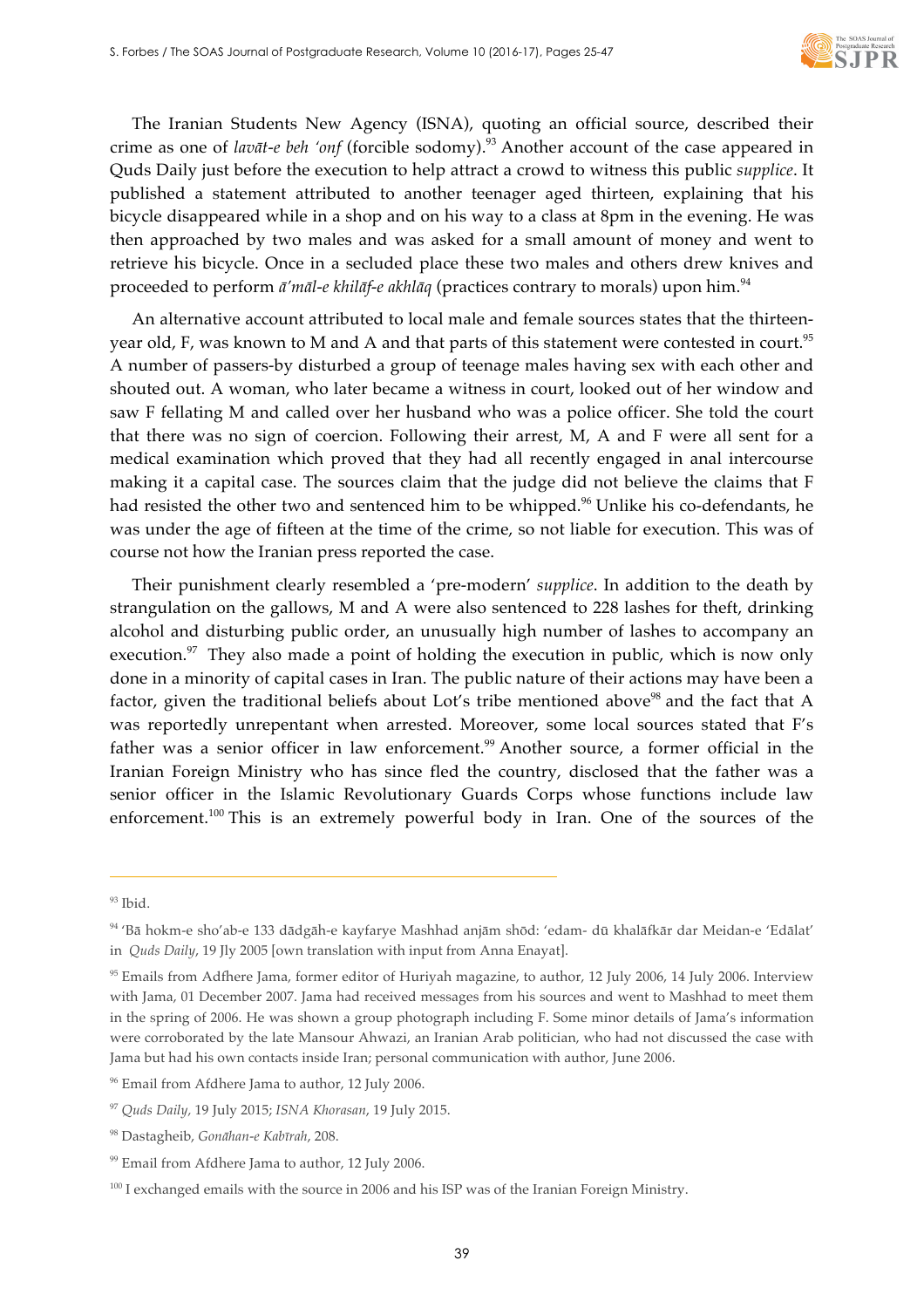

alternative account was reportedly arrested, beaten and raped for discussing the case with a foreign researcher in 2006 ending any outside contact on the case.<sup>101</sup>

Similar issues are raised in a much more recent case, although like most such cases it was not publicised in the Iranian media. Hassan Afshar was executed in a prison in Arak on 18 July 2016. According to an Amnesty International report he had no access to a lawyer nor was he allowed to be present in the court when sentence was passed. He had been arrested in December 2014, when he and two other youths had been accused *lavāt-e beh 'onf* with another teenage boy. Hassan Afshar was aged seventeen at the time and claimed that 'the sexual acts were consensual and that the complainant's son had willingly engaged in samesex sexual activities before'.<sup>102</sup> If that had been accepted by the courts, under the new law it was the passive partner rather than Hassan who might have faced a death sentence. However, this was not accepted and Hassan was the one sentenced to death.<sup>103</sup>

The true nature of such cases remains controversial, especially as consent is often an issue also in Western rape cases, though the law in Iran is constructed very differently. A lawyer from Shiraz, Hossein Raeesi, who had worked on many *lavāt* cases, stated in 2013 that many cases alleged to be rape were in fact cases of consensual homosexuality and that such claims were often made by the passive partner to save themselves from execution.<sup>104</sup> The way the law is now constructed gives an added incentive for such claims and also for claiming blackmail, given the differences in the sentences of the active and the passive partner.

In addition to such capital cases, there are numerous reports of members of sexual minorities being subjected to the *supplice* of whipping for consensual homosexual conduct or because of the way they dress.<sup>105</sup> One such case was reported in *Rooznameye Sobhe Khabare Jonoob* (Southern Daily Morning News), a local paper based in Shiraz. A local assistant judge was quoted as warning families to better control the use of the internet by young people. A 'troop of *hamjensbāzan*' had been arrested for using the internet to make appointments for *ā'māl-e manāfiye 'effat* (practices inconsistent with chastity). Four defendants were sentenced to be whipped.<sup>106</sup> Later reports revealed that the convictions were the result of an entrapment sting by undercover agents in Yahoo chat rooms.<sup>107</sup> Evidence included printouts from these chat rooms and forced confessions after violence and the threat of worse torture.At least one had been fined by a court the previous year for attending a party for *hamjensgaryan* and was

j

<sup>107</sup> Sanei, *Buried generation*, 54-57.

 $101$  Emails Jama to author, 14 July 2006, 21 July 2008.

<sup>&</sup>lt;sup>102</sup> Amnesty International, "Iran: Hanging of teenager shows authorities brazen disregard for international law," 3 August 2016 in https://www.amnesty.org/en/latest/news/2016/08/iran-hanging-of-teenager-shows-brazendisregard-for-international-law/.

 $103$  Ibid.

<sup>104</sup> IHRDC, *Denied identity,* 22; Mohammed Mostafe'i, another lawyer who had worked on sex cases told me such disputes over consent were not uncommon in homosexual cases; personal communication, 10 September 2010.

<sup>105</sup> Examples: IHRDC, *Denied identity,* 23-25; OAI, *Being lesbian in Iran,* 16; *Being transgender in Iran* 32-33.

<sup>106</sup> 'Hoshdār-e mo'āven-e qazāiye dādgustariye Fārs: khānevadeha estefādeh-e javānan az īnternet rā kontrol konand' in *Rūznameye Sobh-e Khabar-e Jonūb,* 13 June 2004 [own translation].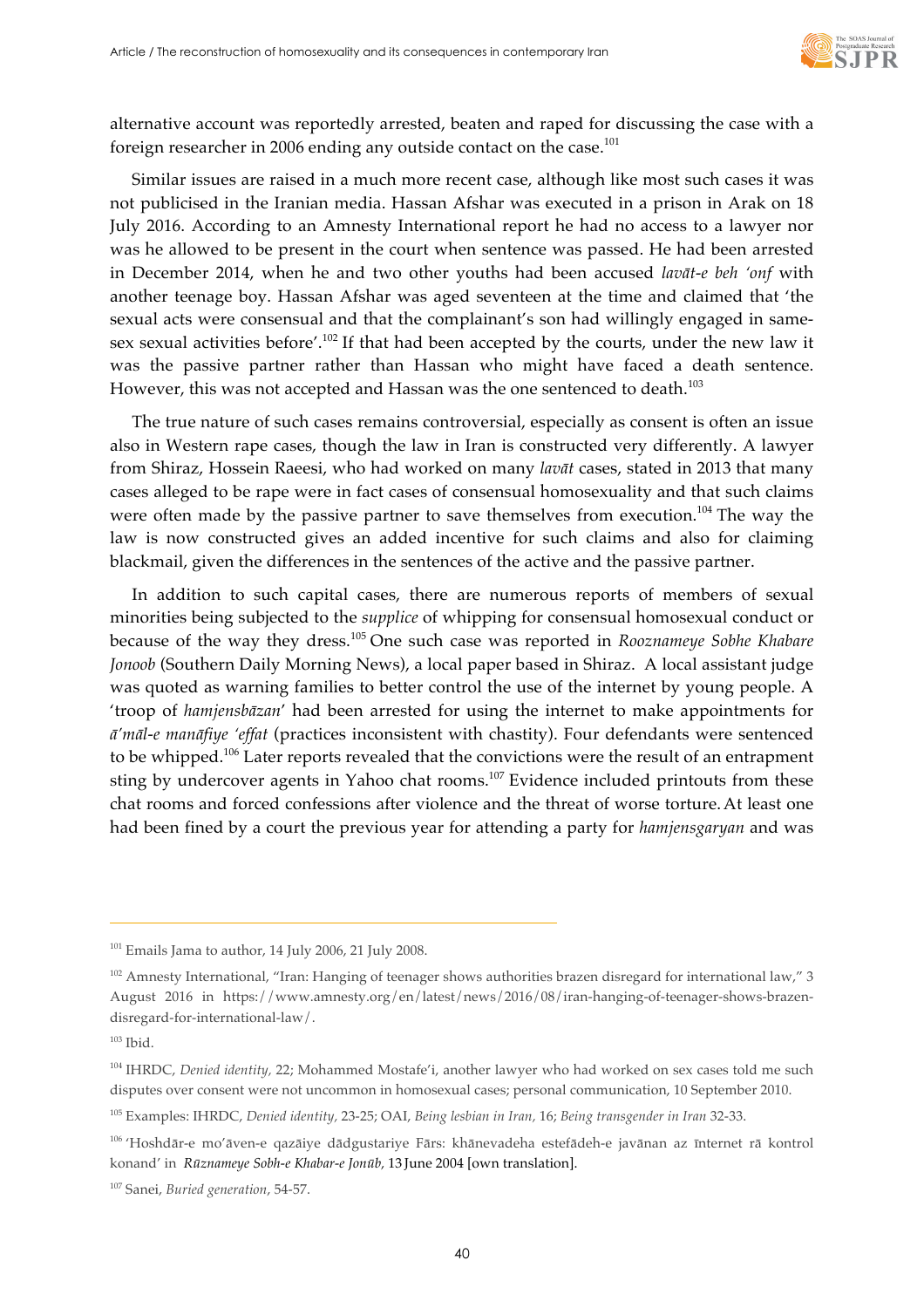

warned following his second trial that if he were caught again he would be executed, just as a 'pre-modern' *relaps* would have been.<sup>108</sup>

One of the judges told the newspaper that this was not the first case of this nature. Others, with an average age of twenty, had been caught using the internet for 'behaviours contrary to morals and contrary to law'.<sup>109</sup> This shows that the technology of the internet is a twoedged sword for sexual minorities in Iran. On the one hand, it provides new opportunities for people to meet each other and learn about their sexuality. On the other hand, it gives the authorities greater scope for surveillance and for entrapping individuals.

## **CONCLUSION**

In spite of the limitations of this article, some preliminary conclusions can be drawn for further investigation. As I stated at the beginning of this essay, official attitudes and practices relating to sexual minorities are a hybrid of the 'pre-modern' and the 'modern'. Iran has clearly been influenced by 'medical views' of homosexuality that existed in countries such as the UK and USA. This was at a time when homosexuality was illegal in all these countries and during Iran's late Pahlavi period. This challenges the common and simplistic perception that the treatment of homosexuals in Iran is derived only from religious belief. Even the provisions of the penal code against same-sex behaviour, which are strongly influenced by traditional religious views, include both 'pre-modern' and 'modern/scientific' elements. The term *hamjensgerāy* is now used in legislation and in a way that blurs the past distinction with *hamjensbāzy* and, hence, between sexual orientation in the mind and engagement in actions by the body. Homosexuality is being reconstructed by the regime in Iran, modifying the constructions of the late Pahlavi period. This has implications for asylum seekers, since asylum is granted on the grounds of membership of a 'particular' and persecuted 'social group', as it is now clearer that Iranian law targets a particular type of person rather than particular acts.<sup>110</sup>

The modifications of the law show that international pressure and commentary can pressure the regime to modify the severity of punishments in such cases. However, it also shows the limitations of such likely changes in current political circumstances. It is still very difficult to gauge the extent of change in practice. However, I have shown that in some cases where death sentences were passed for consensual homosexuality, such sentences would not be passed now, whereas in other cases, such sentences may still be passed. Although executions and other mandatory penalties for these offences may have been restricted, homosexual behaviour remains completely illegal including acts of intimacy.

In combination with these developments in the legal framework, there may have been a shift to medical interventions rather than punishment, as used to be the case in countries such as the UK and USA in the 1950s and early 1960s, when arrests of homosexuals

<sup>108</sup> Doug Ireland 'They'll kill me – A gay Iranian torture victim speaks' in *Gay City News,* 20 September 2005; Sanei, *Buried generation*, 55-57.

<sup>109</sup> *Rūznameye Sobh-e Khabar-e Jonūb,* 13 June 04.

<sup>110</sup> Guy S Goodwin Hill and Jane McAdam, *The refugee in International Law* (Oxford: Oxford University Press, 2007), 36.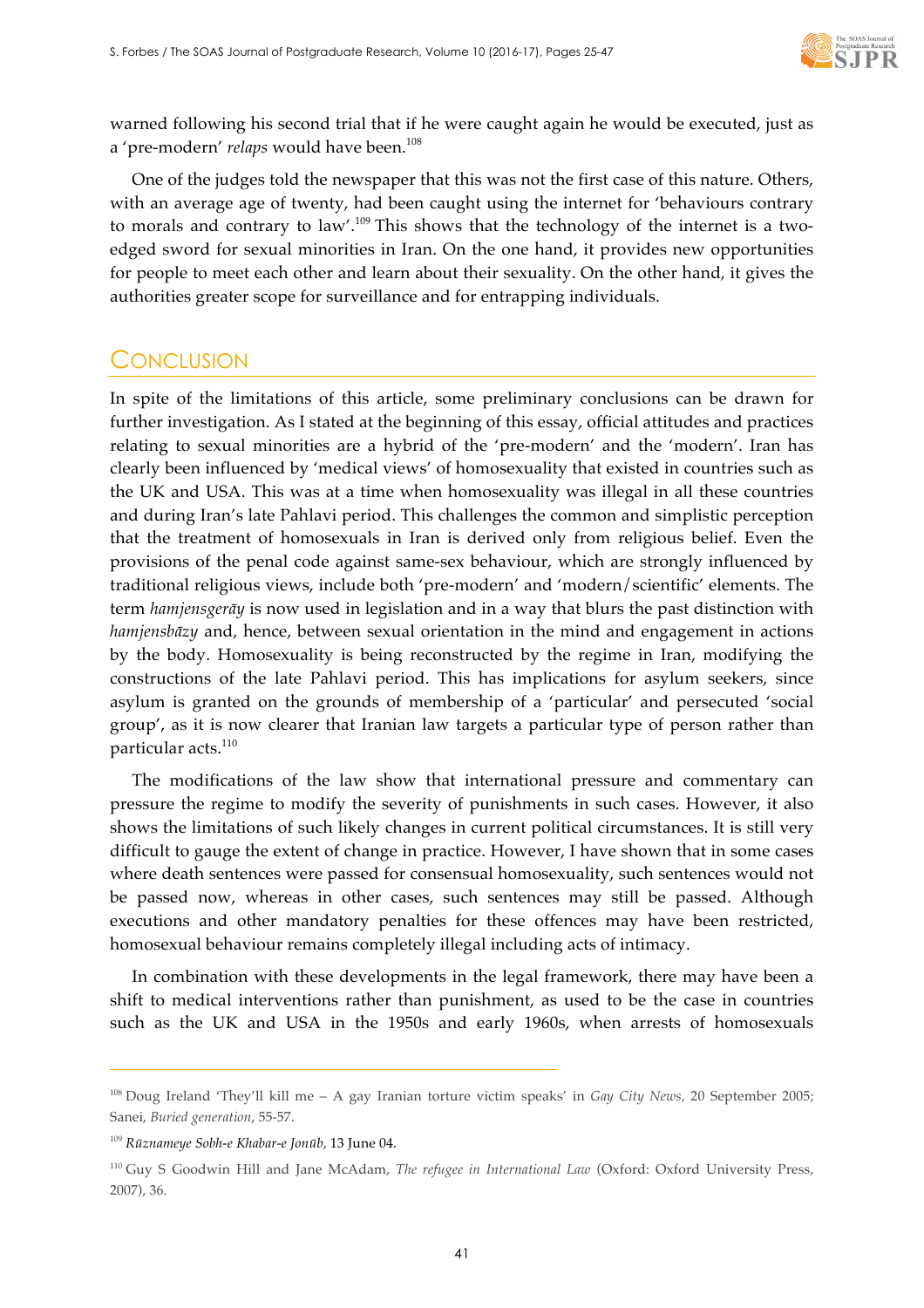

increased dramatically. This is not necessarily a sign of greater tolerance. Those who refuse to comply with such treatments can of course be subjected to punishments, making participation far from voluntary. Moreover, some of these treatments may actually amount to physical and/or psychological torture. The most drastic of such methods can of course be a forced sex change, which many would consider to be gross abuse of their human rights and dignity. Currently, the future prospects for *hamjensgaryan* in Iran seem very bleak. However, as has happened with the USA and the UK authorities since the 1960s, the regime in Iran may come to realise that their intensified efforts to 'cure' or otherwise eliminate homosexuality are likely to fail, and ultimately could create the space for more tolerance.

## BIBLIOGRAPHY

## PRIMARY SOURCES

#### IRANIAN LEGAL SOURCES

- Dastagheib Shirazi, Ayatollah-e Ozma. "Abdol Hossein." *Gonāhan-e Kabīrah* [Major Sins] Volume I [nd.] http://www.sahebzaman.org/dl/ebook/gonahane-kabire[www.lk.ir].pdf [accessed 16 March 2017].
- Iranian Human Rights Documentation Center (IHRDC). English Translation of Books I & II of the New Islamic Penal Code http://www.iranhrdc.org/english/human-rightsdocuments/iranian-codes/1000000455-english-translation-of-books-1-and-2-of-the-newislamic-penal-code.html [accessed 10 March 2017].
- New Penal Code of 2013. "Qanūn-e mājāzat-e Islāmī" [Islamic Penal Code] (QMI 2013) http://www.vijiran.ir/download/criminal-law-92.pdf [accessed 19 March 2017].
- Old Penal Code of 1991: "Qanūn-e mājāzat-e Islāmī" [Islamic Penal Code] (QMI 1991) https://www.unodc.org/tldb/pdf/Islamic\_Penal\_Code\_in\_Farsi.pdf [accessed 19 March 2017].

#### IRANIAN MEDIA

*'Etemād, Tehran:* "Zānī bā afshāye yek fīlm-e vīdeoye shōhar-esh rā beh 'edām kashānd" [Discovery by a wife of a video film of her husband results in a death sentence] in *'Etemād,*  25 Esfand 1383 [15 March 2005]:

http://www.etemaad.com/aspClinets/view\_news.asp?id=125&Val=حوادث] accessed November 2015, dead link, last accessed August 2006].

*Iranian Students News Association, Khorasan.* "Dar iyn 'edām dū nūjavan dar Mashhad vakīl yek az 'edam shodagān: sinn-e mōvakīl-e man dar hokm-e divān'aliye keshvar 16 sāl zikr shodeh ast," [Concerning the execution of two juveniles in Mashhad the lawyer of one of those executed said: "the age of my client was mentioned as 16 years in the judgement of the Supreme Court"] in *ISNA Khorasan*, 2 Mordad 1984 [24 July 2005] http://branch.isna.ir/mainkhorasan/NewsView.aspx?ID=News-4292 [dead link, last accessed August 2006].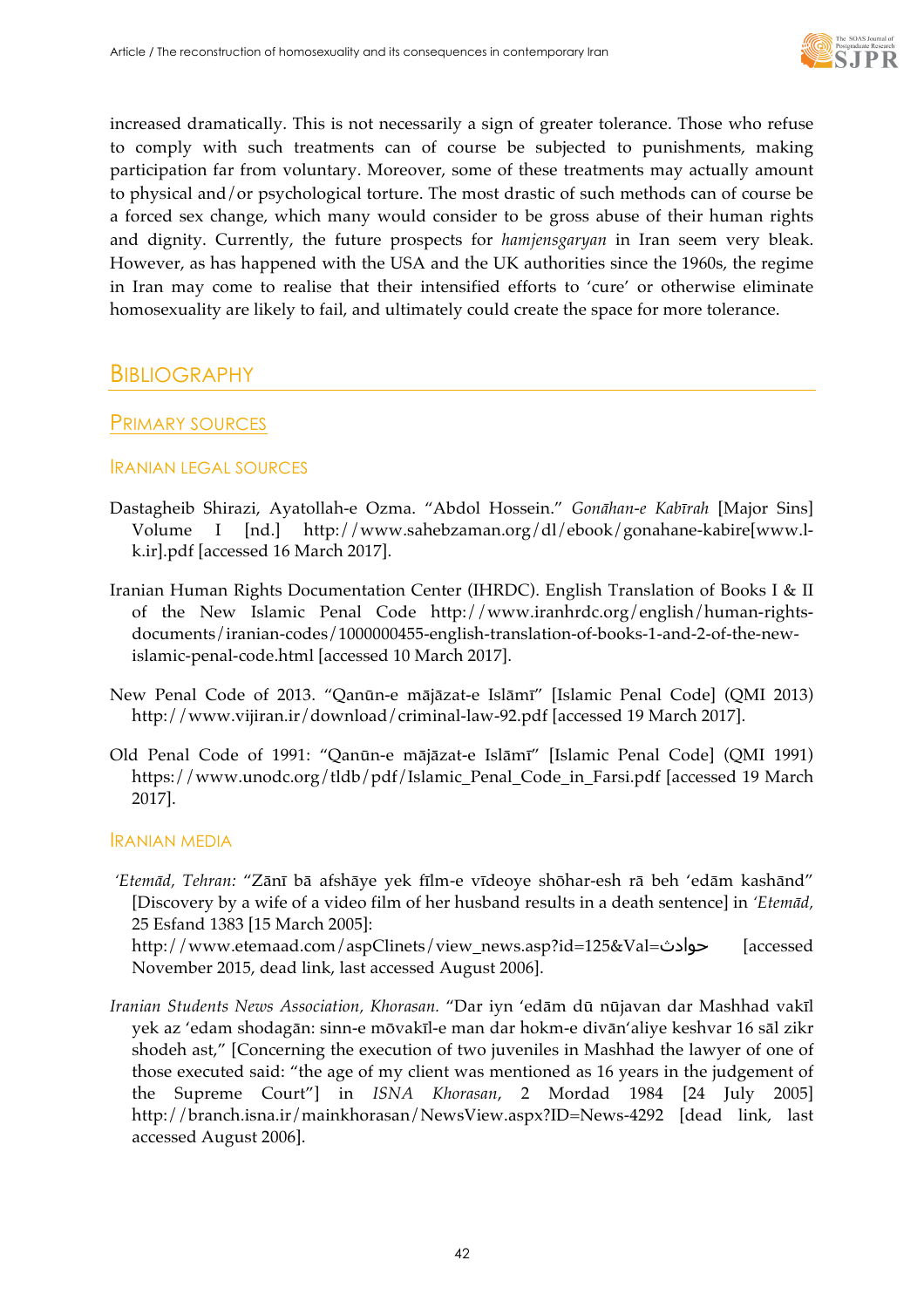

*Iranian Students News Association, Khorasan*. "Edam dar malā'-e 'ām-e dū nūjavan-e Khorramsharī dar Mashhad. Mohokūmān: az majāzāt-e 'aml-mān bey-etelā' būdīm" [Public execution of two juveniles from Khorramshahr in Mashhad,The condemned [said]: "We were unaware of the punishment for our practice [or act]."] in *ISNA Khorasan*, 28 Tir 1384 [19 July 2005]

http://branch.isna.ir/mainkhorasan/NewsView.aspx?ID=News-4165 [dead link, last accessed August 2006].

*Quds Daily, Mashhad.* 'Bā hokm-e shu'ab-e 133 dādgāh-e kayfarye Mashhad anjām mī-shōd: 'edam- dū khalāfkār dar Meidan-e 'Edālat' [The sentence of Branch 133 of the criminal court of Mashhad is being carried out: the execution of two evildoers in the Square of Justice] in *Quds Daily*, 28 Tir 1384 [19 July 2005]

http://www.qudsdaily.net/archive/1384/html/4/1384-04-28/page7.html#1 [dead link, last accessed August 2006].

- *Quds Daily, Mashhad.* 'Hokm-e 'edām-e "Jabbār-e Singh" dar Bojnōrd ejrā shod' [Sentence of death on 'Gabbar Singh' carried out in Bojnord] in *Quds Daily*, 10 Ordibehest 1384 [30 April 2005] http://www.qudsdaily.net/archive/1384/html/4/1384-02-10/ [dead link, last accessed September 2010].
- *Rūznameye Sobh-e Khabar-e Jonūb [(Southern Daily Morning News)], Shiraz, Fars.* 'Hoshdār-e mo'āven-e qazāiye dādgustariye Fārs: khānevadeha estefādeh-e javānan az īnternet rā kontrol konand'[Warning by an assistant judge of Fars [province]: "families must control the use of the internet by young people."] in *Rūznameye Sobh-e Khabar-e Jonūb* 24 Khordad 1384 [13 June 2004].
- Supreme Leader's web site, Leader.ir. Khāmenei, Ayatollah-e Ozma Ali 'The Leader's Remarks in Meeting with Chairman and Members of the Assembly of Experts' 26 May 2016. Original Persian sound clip: https://tinyurl.com/y8dmbb5p Official English translation - http://leader.ir/en/speech/15163/The-Leader's-Remarks-in-Meeting-with-Chairman-and-Members-of-the-Assembly-of-Experts [accessed 15 March 2017].

#### WESTERN MEDIA

- Doug Ireland. "A tale of Persecution in Iran." *The Advocate*, 13 September 2006; https://www.advocate.com/news/2006/09/13/tale-persecution-iran [accessed 5 March 2017].
- Doug Ireland. "They'll Kill me A Gay Iranian Torture Victim Speaks." *Gay City News,* 20 September 2005.
- Extract from CNN Broadcast of Q&A after Speech of Mahmoud Amadinejad at Columbia University, New York, CNN, 24 September 2007; https://www.youtube.com/watch?v=xou92apNN4o&t [accessed 11 August 2017].

Interview between Mahmoud Ahmadinezhad and Amy Goodman and Juan Gonzalez, Part 2. *Democracy Now*, 26 September 2008;

https://www.democracynow.org/2008/9/26/iranian\_president\_mahmoud\_ahmedineja d\_on\_iran [accessed 3 March 2017].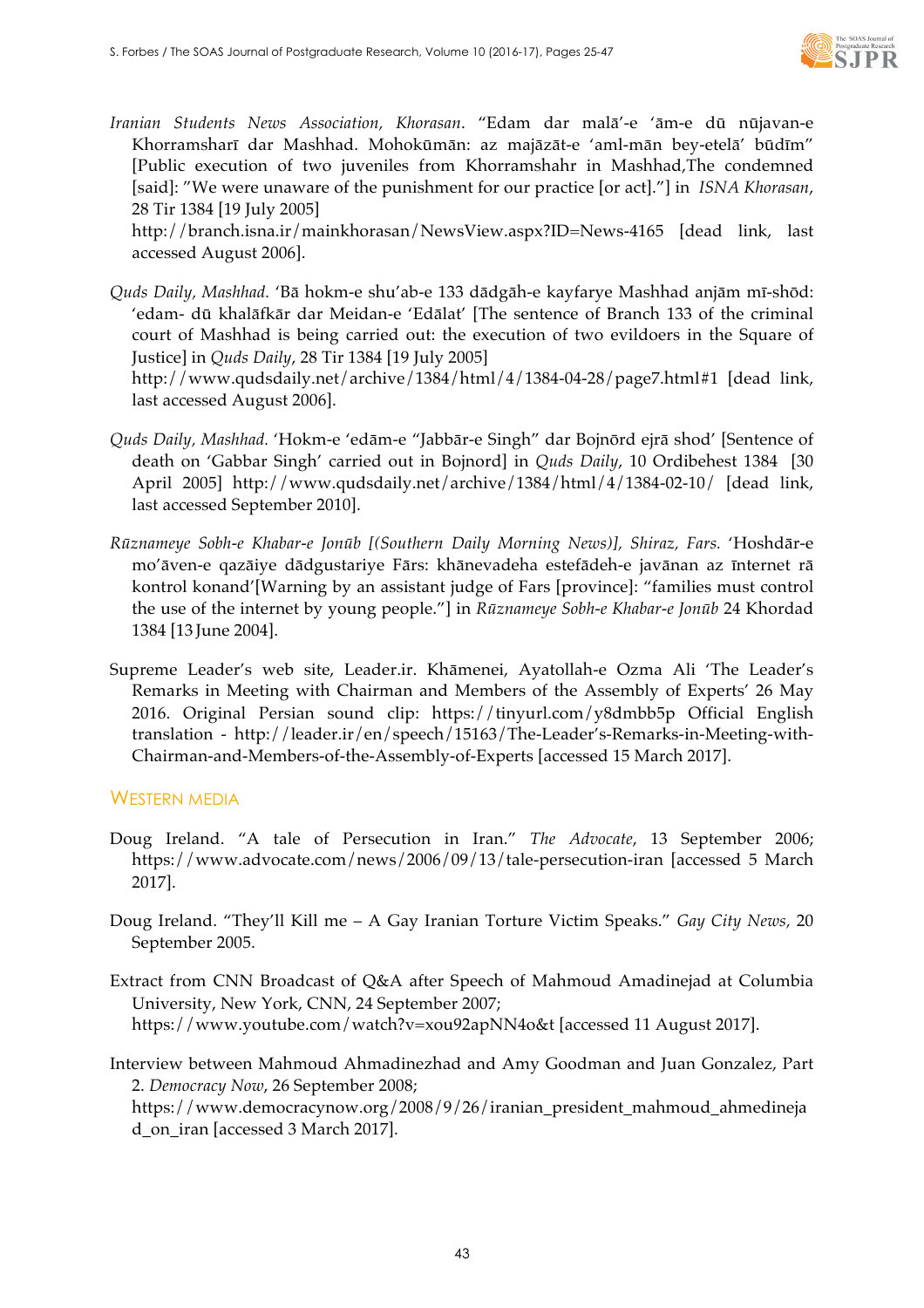

- Kielburger, Craig and Mark. "Speaking up for gay rights in Iran" in *Huffington Post*, 13 May 2009; http://www.huffingtonpost.com/craig-and-marc-kielburger/speaking-up-for-gayright b 174776.html [accessed 1 March 2017].
- Newsnight Report. Broadcast on BBC2, 5 November 2014; https://www.youtube.com/watch?v=xEfoPsWpxTc [accessed 15 February 2017].

"Sexual Aversion." Broadcast on BBC 2, 8 August 1996.

#### HUMAN RIGHTS ORGANISATIONS

- Amnesty International: "Iran: Hanging of teenager shows authorities' brazen disregard for international law," 3 August 2016; https://www.amnesty.org/en/latest/news/2016/08/iran-hanging-of-teenager-showsbrazen-disregard-for-international-law/ [accessed 31 January 2017].
- Boroumand Foundation. "Report on Case of Hadi Safdari, Executed 28 April 2005;" https://www.iranrights.org/memorial/story/-4510/hadi-safdari [accessed 10 March 2017].
- Iranian Human Rights Documentation Center (IHRDC): "Denied Identity: Human Rights Abuses Against Iran's LGBT Community," November 2013.
- Iranian Queers Organisation (IRQO). "The Violations of Economic, Social and Cultural Rights of Lesbian, Gay, Bisexual and Transgender (LGBT) Persons in the Islamic Republic of Iran," March 2013. http://www2.ohchr.org/English/bodies/cescr/docs/ngos/JointHeartlandAlliance\_IRQ O\_IHRC\_Iran\_CESCR50.pdf
- Parsi, Arsham. "Affect of US Immigration Moratorium on the Lives of LGBT Refugees in Turkey." *Iranian Queers Railroad* (IRQR), 28 January 2016; http://irqr.ca/2016/?p=455 [accessed 29 January 2016].
- Parsi, Arsham and Colbourne, Marc. *Exile for Love: The Journey of an Iranian Queer Activist*. Halifax and Winipeg: Roseway Publishing, 2015.
- Sanei, Faraz. "Codifying Pepression: An Assessment of Iran's New Penal Code." Human Rights Watch, 2012.
- Sanei, Faraz. "We are a Buried Generation: Discrimination and Violence Against Sexual Minorities in Iran." New York: Human Rights Watch, December 2010.

#### OTHER SOURCES

- Diagnostic and Statistical Manual (DSM 1) of Mental Disorders The American Psychiatric Association. Washington: American Psychiatric Association, 1952).
- Diagnostic and Statistical Manual (DSM 2) of Mental Disorders The American Psychiatric Association. Washington: American Psychiatric Association, 1968.
- Enayat, Anna and Mr K, evidence at United Kingdom Independent Asylum Tribunal for RM and BB (Homosexuals) Iran CG [2005] UKIAT 00117 11-12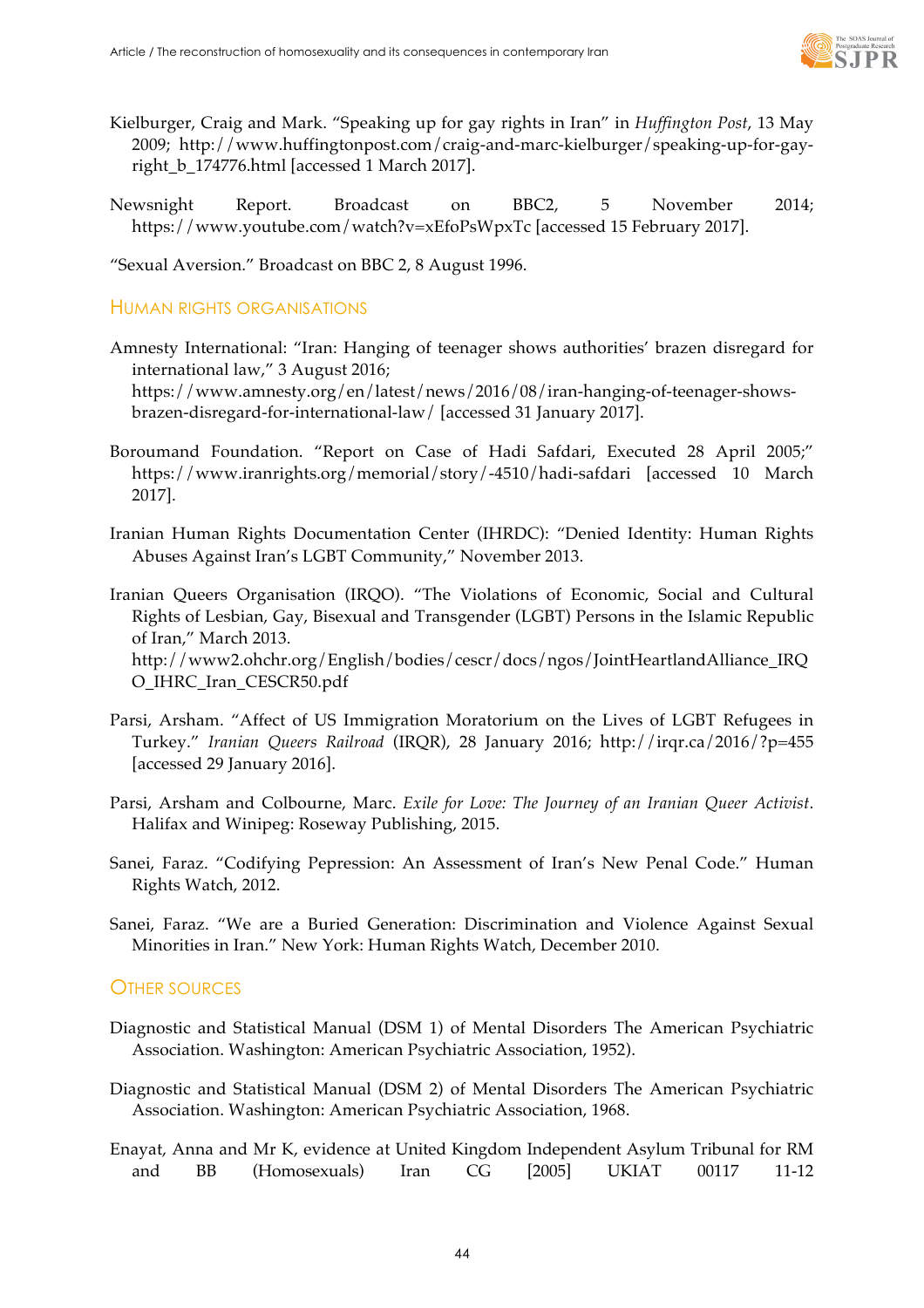

http://www.ait.gov.uk/judgmentsfiles/j1766/00117\_ukiat\_2005\_rm\_bb\_iran\_cg.doc [accessed November 2005].

- Mackenzie, George. *The Laws and Customs of Scotland, in Matters Criminal*. Edinburgh: Andrew Anderson, 1699.
- Rees, Tudor and Usill, Harley ed. *They Stand Apart: A Critical Survey of the Problem of Homosexuality*. London: Heinemann, 1955.
- St John Stevas. *Life, Death and the Law: A Study in the Relationship between the Law and Christian Morals in England and the United States*. London: Eyre & Spottiswoode, 1961.
- Verdonk, Rita. Minister for Immigration and Integration, Letter to Second Chamber of States-General of the Netherlands, 5403360/06/DVB, 28 February 2006.
- Westwood, Gordon [alias for Michael Schofield]. *A Minority: Report on the Life of the Male Homosexual in Britain*. Edinburgh: R&R Clark Ltd, 1960. 48.

### SECONDARY SOURCES

Afary, Janet. *Sexual Politics in Modern Iran*. Cambridge: Cambridge University Press, 2009.

- Bahreini, Raha. "From Perversion to Pathology: Discourses and Practices of Gender Policing in the Islamic Republic of Iran." *Muslim World Journal of Human Rights* Volume 5, Issue 1 (2008).
- Bucar, Elizabeth and Shirazi, Faegheh. "The 'Invention' of Lesbian Acts in Iran: Interpretative Moves, Hidden Assumptions, and Emerging Categories of Sexuality." *Journal of Lesbian Studies* 16, No. 4, (2012), 416-434.
- Forbes, Simon. "Place of Martyrdom." *Mashhad*, August 2006. http://irqr.ipower.com/English/files/MASHHAD%20PLACE\_OF\_MARTYRDOM.pdf
- Foucault, Michel. *Histoire de la Sexualité: La Volonté de Savoir* [History of Sexuality: the Will to Knowledge]. Paris: Gallimard, 1976.
- Foucault, Michel. *Les Mots et les Choses: Une Archéologie des Sciences Humaines* [Words and Things: An Archaeology of Human Sciences]. Paris: Gallimard, 1966.
- Foucault, Michel. *Surveiller et Punir: Naissance de la Prison* [To Watch and to Punish: the Birth of the Prison]. Paris: Gallimard, 1975.
- Goodwin, Hill; Guy, S and McAdam, Jane. *The Refugee in International Law: Third Edition*. Oxford: Oxford University Press, 2007.
- Greenberg, David. *The Construction of Homosexuality*. Chicago and London: University of Chicago Press, 1988.
- Huffer, Lynne. *Mad for Foucault: Rethinking the Foundations of Queer Theory*. Columbia University Press, 2010.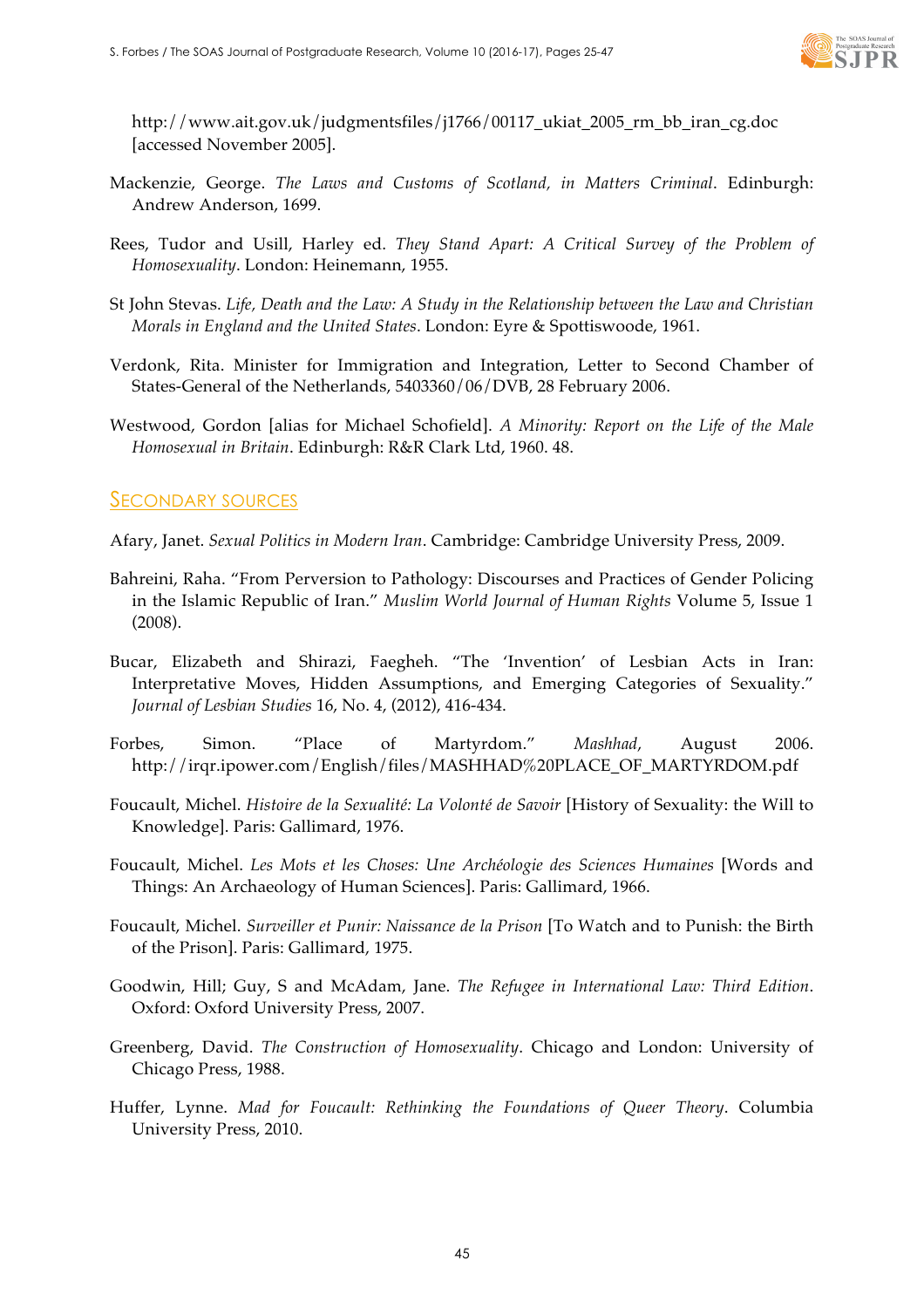

- Katarczyna, Korycki and Abouzar, Nasirzadeh. "Desire Recast the Production of Gay Identity in Iran." *Journal of Gender Studies* 25, No. 1 (2016), 50-65.
- Karimi, Ahmad. "Hamjensgara Belongs to Family; Exclusion and Inclusion of Male Homosexuality in Relation to Family Structure in Iran." *Identities* (online), 2017; http://dx.doi.org/10.1080/1070289X.2017.1286921 [accessed 20 Februrary 2017].
- Karimi, Ahmad. "Iranian Homosexuals; Social Identity Formation and the Question of Femininity." *Culture & Psychology* 22, No. 2 (2016), 296-313.
- Levack, Brian P. *The Witch-hunt in Early Modern Europe*. New York and London: Routledge, 2013.
- Mahdavi, Pardis. "Questioning the Global Gays(ze): Constructions of Sexual Identities in Post-revolution Iran." *Social Identities* 8 , No 2, (March 2012).
- Najmabadi, Afsaneh. *Professing Selves: Transsexuality and Same-sex Desire in Contemporary Iran*. Durham and London: Dukes Press, 2014.
- ¾. "Verdicts of Science, Rulings of Faith: Transgender/Sexuality in Contemporary Iran." *Social Research: An International Quarterly* 78(2), (Summer 2011).
- ¾. *Women with Moustaches and Men without Beards: Gender and Sexual Anxieties of Iranian Modernity*. Berkeley: University of Californian Press, 2005.
- Nayyeri, Mohammed Hossein. "New Islamic Penal Code of the Islamic Republic of Iran." *Human Rights in Iran Unit: Research Paper Series* (University of Essex. 2012).
- Rejali, Darius M. *Torture and Modernity Self, Society and State in Modern Iran*. Boulder: Westview Press, 1994.
- Weinberg, Martin and Williams, Colin. *Male Homosexuals: Their Problems and Adaptations*. New York: Oxford University Press, 1974.
- Yadegarfard, Mohammed and Bahrambardian, Fatemeh. "Sexual Orientation and Human Rights in the Ethics Code of the Psychology and Counselling Organization of the Islamic Republic of Iran." *Ethics & Behavior* 24(5) (2014), 350-363.
- Zanghellini, Aleardo. *The Sexual Constitution of Political Authority: The 'Trials' of Same-sex Desire*. Routledge, 2015.

## ABOUT THE AUTHOR

Simon Forbes's main interests are in the field of international and transnational history, including the arms trade and religious ideas on war and sexuality. He taught a short course on the international relations of the Pahlavi regime in Iran at SOAS for two years. His Birkbeck MA dissertation was on relations between Britain and Iran, 1973-78. He is currently completing a PhD at SOAS on missionaries and war in China, 1931-45.

He holds a Birkbeck Diploma in Criminology and has a particular interest in homophobia and the law on sexuality. He has undertaken in depth research on the situation for sexual